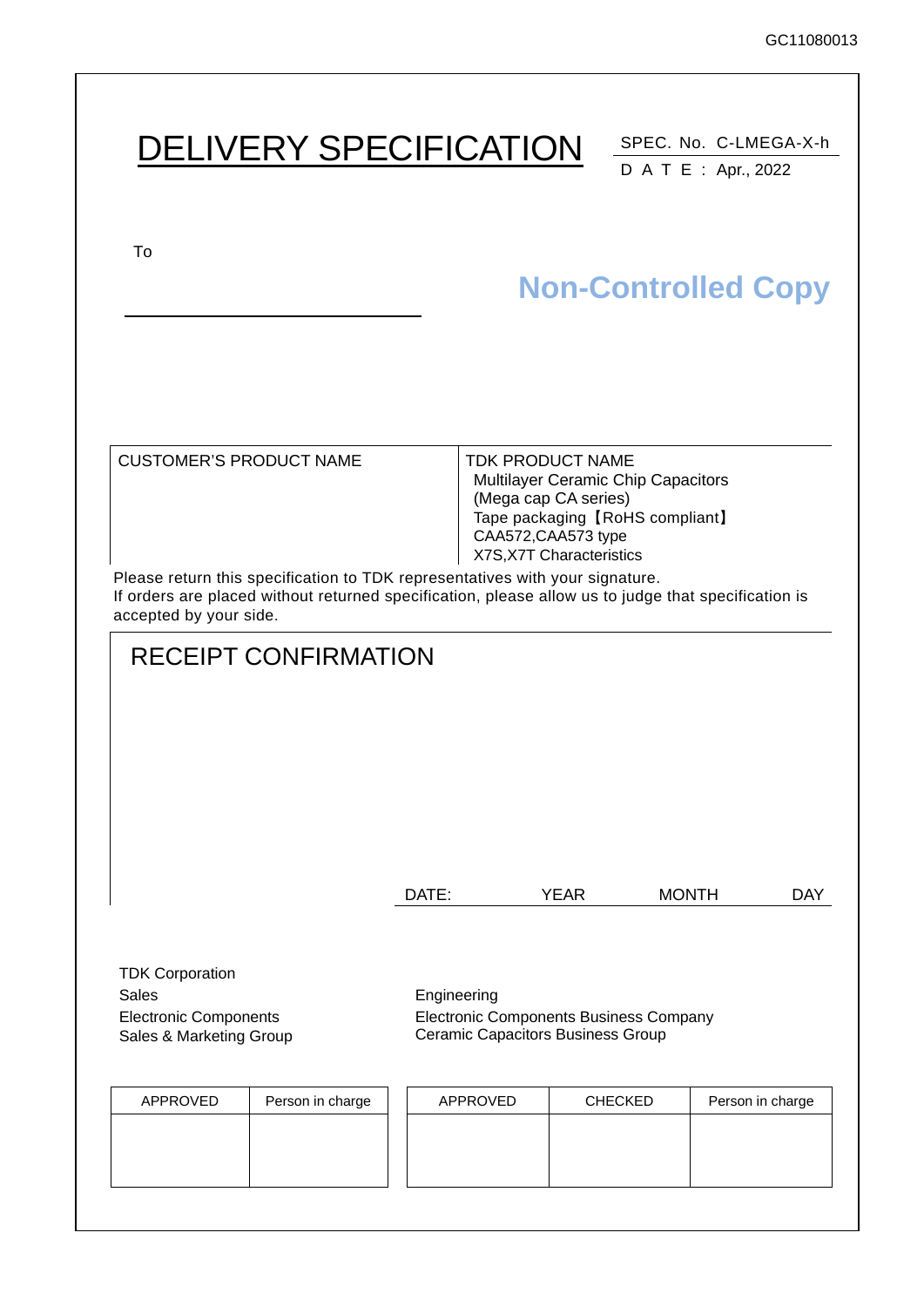### **SCOPE**

This delivery specification shall be applied to Multilayer ceramic chip capacitors (Mega cap CA series)

#### **PRODUCTION PLACES**

.

Production places defined in this specification shall be TDK Corporation, TDK(Suzhou)Co.,Ltd TDK Xiamen Co.,Ltd, and TDK Components U.S.A.Inc.

#### **PRODUCT NAME**

The name of the product to be defined in this specifications shall be CAA57◇○○○△△□□□×.

#### **REFERENCE STANDARD**

| $JIS$ C 5101 - 1 : 2010 | Fixed capacitors for use in electronic equipment-Part 1: Generic specification                    |
|-------------------------|---------------------------------------------------------------------------------------------------|
| $C$ 5101 - 22 : 2014    | Fixed capacitors for use in electronic equipment-Part22 : Sectional specification                 |
|                         | : Fixed surface mount multilayer capacitors of ceramic dielectric, Class 2                        |
| $C$ 0806 $-3$ : 2014    | Packaging of components for automatic handling - Part 3: Packaging of                             |
|                         | surface mount components on continuous tapes                                                      |
|                         | JEITA RCR-2335 C 2014 Safety application guide for fixed ceramic capacitors for use in electronic |
|                         | equipment                                                                                         |

### **COONTENTS**

- 1. CODE CONSTRUCTION
- 2. OPERATING TEMPERATURE RANGE
- 3. STORING CONDITION AND TERM
- 4. INDUSTRIAL WASTE DISPOSAL
- 5. PERFORMANCE
- 6. INSIDE STRUCTURE AND MATERIAL
- 7. PACKAGING
- 8. RECOMMENDATION
- 9. SOLDERING CONDITION
- 10. CAUTION
- 11. TAPE PACKAGING SPECIFICATION

### **<EXPLANATORY NOTE>**

When the mistrust in the spec arises, this specification is given priority. And it will be confirmed by written spec change after conference of both posts involved.

This specification warrants the quality of the ceramic chip capacitor. Capacitors should be evaluated or confirmed a state of mounted on your product.

If the use of the capacitors goes beyond the bounds of this specification, we can not afford to guarantee.

| <b>Division</b>                   | Date        | SPEC. No.   |
|-----------------------------------|-------------|-------------|
| Ceramic Capacitors Business Group | April, 2022 | C-LMEGA-X-h |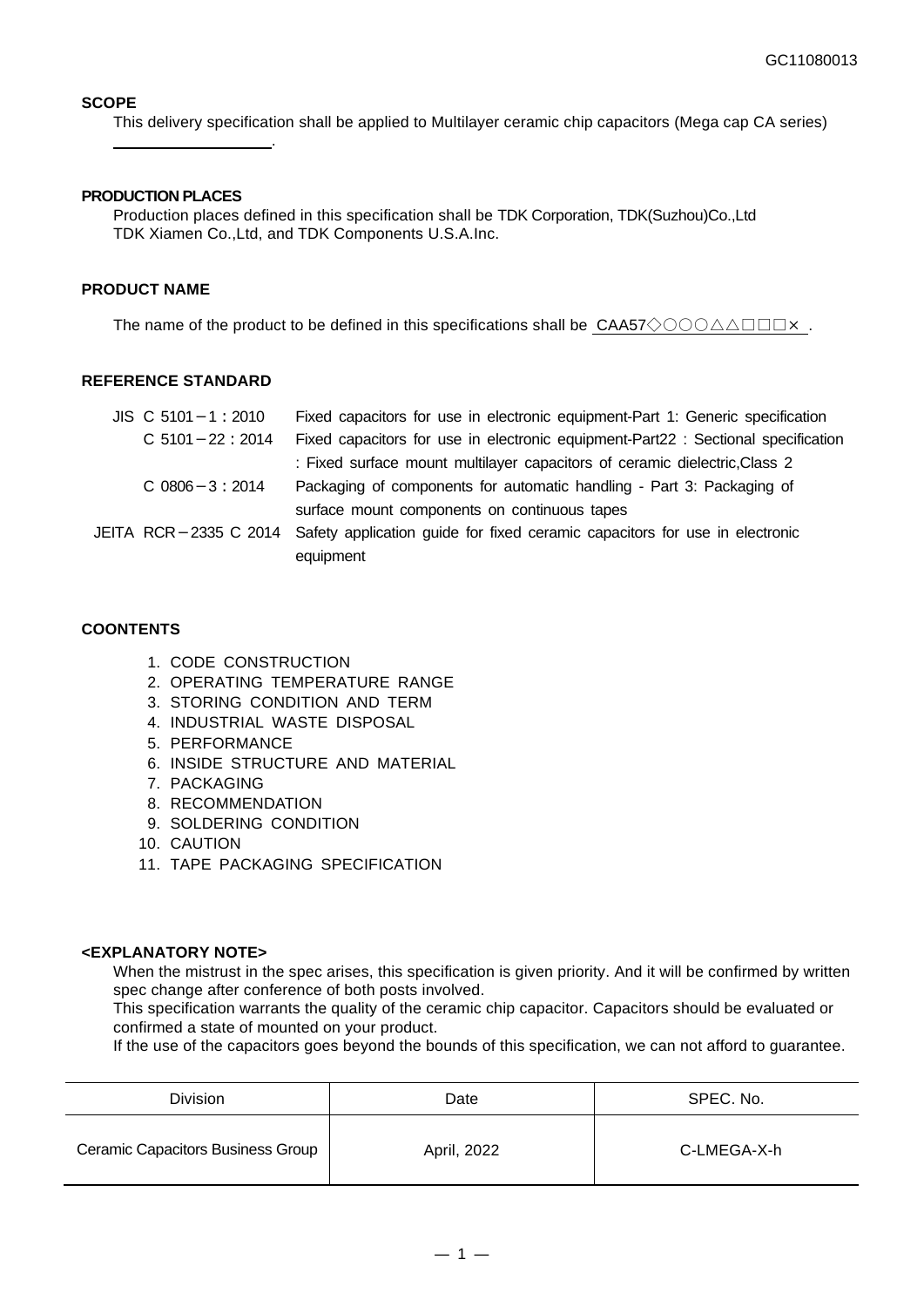## **1. CODE CONSTRUCTION**

| (Example)  | СA<br>(1) | A<br>(2) | 57<br>(3) | 3 <sup>5</sup><br>(4) | X7S<br>(5) | 2A<br>(6) | 476<br>(7) | M<br>(8) | (9)    | 0000<br>(10)       |
|------------|-----------|----------|-----------|-----------------------|------------|-----------|------------|----------|--------|--------------------|
| (1) Series |           |          |           |                       |            |           |            |          | Symbol | <b>Series</b>      |
|            |           |          |           |                       |            |           |            |          | CA     | Mega cap CA series |

(2) TDK's auxiliary code

(3) Type

CAA572 : 2 side-by-side alignment type CAA573 : 3 side-by-side alignment type





|      | Structure |             | Dimensions (Unit: mm) |             |                 |
|------|-----------|-------------|-----------------------|-------------|-----------------|
| Type | Symbol    |             | W                     |             |                 |
| 57   | 2         | $6.00+0.50$ | $5.00+0.50$           | $6.40+0.50$ | $1.20 \pm 0.20$ |
| 57   | 3         | $6.00+0.50$ | $7.50 \pm 0.50$       | $6.40+0.50$ | $1.20 \pm 0.20$ |

\*As for each item, please refer to detail page on TDK web.

 $(4)$  Structure

| Symbol | Structure                     |
|--------|-------------------------------|
|        | 2 side-by-side alignment type |
| 3      | 3 side-by-side alignment type |

(5) Temperature Characteristics \* Details are shown in table 1 No.6 at 5.PERFORMANCE.

(6) Rated Voltage

| Symbol | Rated Voltage |
|--------|---------------|
| 2 J    | DC 630 V      |
| 2 V    | DC 350 V      |
| 2 A    | DC 100 V      |

## (7) Rated Capacitance

Stated in three digits and in units of pico farads (pF). The first and second digits identify the first and second significant figures of the Capacitance, the third digit identifies the multiplier.

#### (Example)

| Symbol | Rated<br>Capacitance |
|--------|----------------------|
| 476    | 47,000,000 pF        |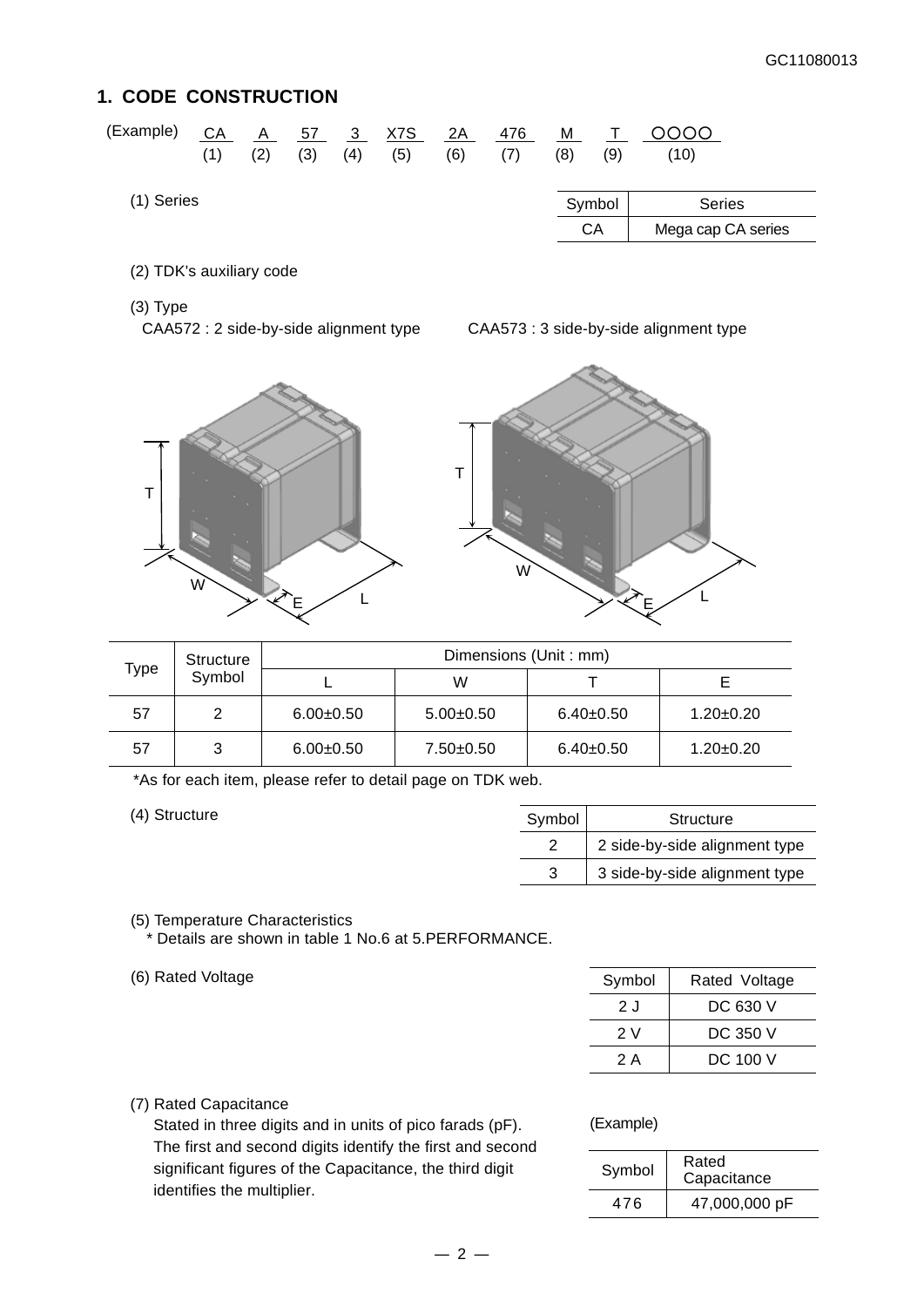| (8) Capacitance tolerance | Symbol | Tolerance |
|---------------------------|--------|-----------|
|                           | М      | ± 20%     |
|                           |        |           |
| (9) Packaging             | Symbol | Packaging |
|                           |        | Taping    |

(10) TDK internal code

## **2. OPERATING TEMPERATURE RANGE**

| Min. operating | Max. operating | Reference      |
|----------------|----------------|----------------|
| Temperature    | Temperature    | Temperature    |
| -55°C          | 125°C          | $25^{\circ}$ C |

## **3. STORING CONDITION AND TERM**

| Storing temperature | Storing humidity | Storing term                     |
|---------------------|------------------|----------------------------------|
| $5 - 40^{\circ}$ C  | 20~70%RH         | Within 6 months<br>upon receipt. |

## **4. INDUSTRIAL WASTE DISPOSAL**

Dispose this product as industrial waste in accordance with the Industrial Waste Law.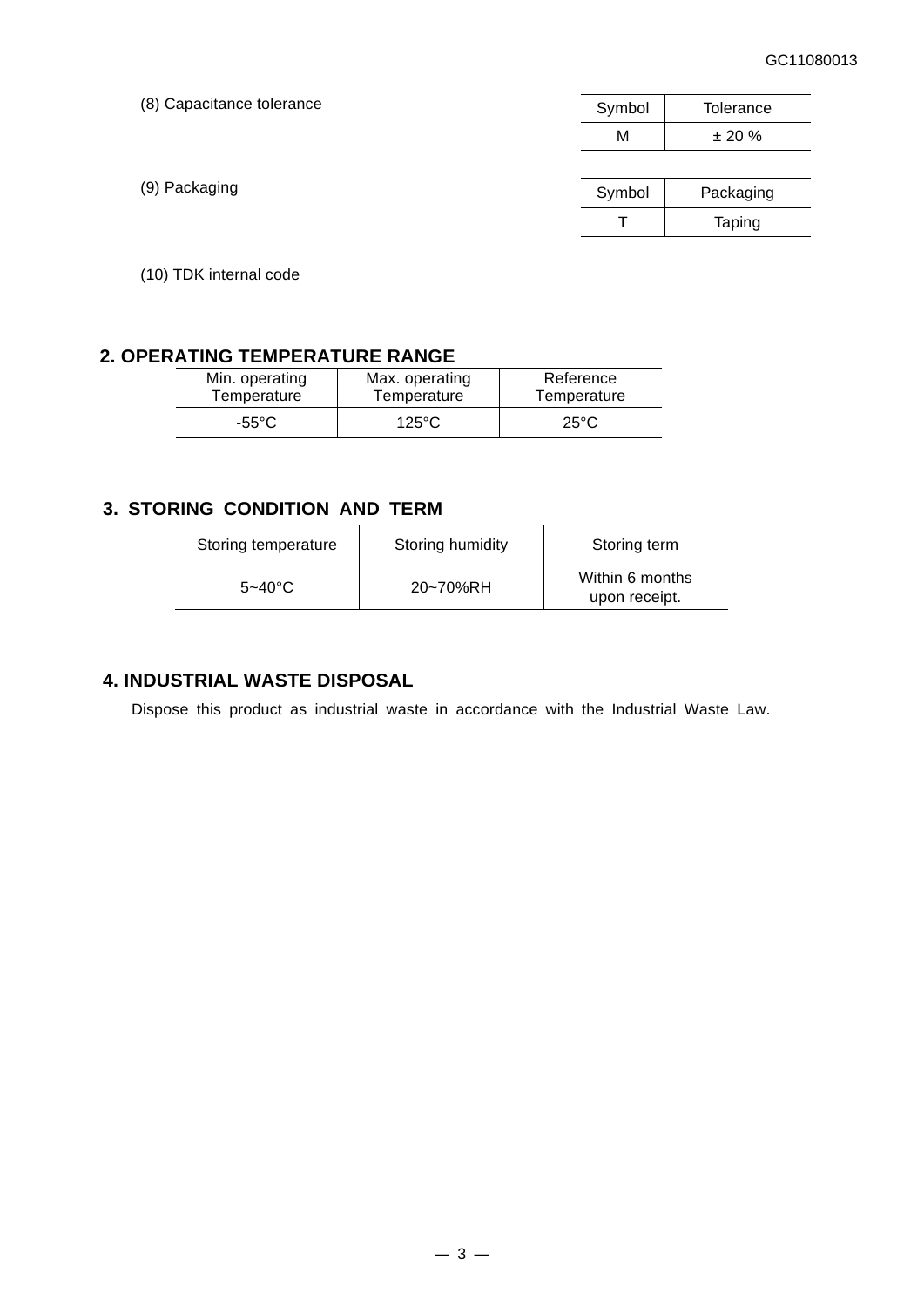## **5. PERFORMANCE**

| Table |
|-------|
|-------|

| No.            | <b>Item</b>                                      | Performance                                                                            | Test or inspection method                                                                                                                                                                                                                                                                                      |                                                                                                                                                                                                                                                                                              |  |                                             |
|----------------|--------------------------------------------------|----------------------------------------------------------------------------------------|----------------------------------------------------------------------------------------------------------------------------------------------------------------------------------------------------------------------------------------------------------------------------------------------------------------|----------------------------------------------------------------------------------------------------------------------------------------------------------------------------------------------------------------------------------------------------------------------------------------------|--|---------------------------------------------|
| 1              | <b>External Appearance</b>                       | No defects which may affect<br>performance.                                            | Inspect with magnifying glass $(3x)$                                                                                                                                                                                                                                                                           |                                                                                                                                                                                                                                                                                              |  |                                             |
| $\overline{2}$ | <b>Insulation Resistance</b>                     | 500 $M\Omega$ ·µF min.                                                                 | Measuring voltage: Rated voltage<br>DC, apply 500V DC.)<br>Voltage application time: 60s.                                                                                                                                                                                                                      |                                                                                                                                                                                                                                                                                              |  | (As for the capacitor of rated voltage 630V |
| 3              | <b>Voltage Proof</b>                             | Withstand test voltage without<br>insulation breakdown or other                        | Rated voltage(RV)                                                                                                                                                                                                                                                                                              |                                                                                                                                                                                                                                                                                              |  | Apply voltage                               |
|                |                                                  | damage.                                                                                | <b>DC 100V</b>                                                                                                                                                                                                                                                                                                 |                                                                                                                                                                                                                                                                                              |  | $2.5 \times$ rated voltage                  |
|                |                                                  |                                                                                        | <b>DC 350V</b>                                                                                                                                                                                                                                                                                                 |                                                                                                                                                                                                                                                                                              |  | 1.5 $\times$ rated voltage                  |
|                |                                                  |                                                                                        | <b>DC 630V</b>                                                                                                                                                                                                                                                                                                 |                                                                                                                                                                                                                                                                                              |  | 1.3 $\times$ rated voltage                  |
|                |                                                  |                                                                                        | Voltage application time : 1s.                                                                                                                                                                                                                                                                                 |                                                                                                                                                                                                                                                                                              |  | Charge / discharge current : 50mA or lower  |
| 4              | Capacitance                                      | Within the specified tolerance.                                                        |                                                                                                                                                                                                                                                                                                                | Measuring                                                                                                                                                                                                                                                                                    |  | Measuring                                   |
|                |                                                  |                                                                                        | Capacitance<br>10uF and                                                                                                                                                                                                                                                                                        | frequency                                                                                                                                                                                                                                                                                    |  | voltage                                     |
|                |                                                  |                                                                                        | under                                                                                                                                                                                                                                                                                                          | 1kHz±10%                                                                                                                                                                                                                                                                                     |  | $1.0\pm0.2$ Vrms                            |
|                |                                                  |                                                                                        | Over 10uF                                                                                                                                                                                                                                                                                                      | 120Hz±20%                                                                                                                                                                                                                                                                                    |  | $0.5 \pm 0.2$ Vrms.                         |
| 5              | <b>Dissipation Factor</b>                        | Please refer to detail page on<br>TDK web.                                             | condition.                                                                                                                                                                                                                                                                                                     | See No.4 in this table for measuring                                                                                                                                                                                                                                                         |  |                                             |
| 6              | Temperature<br>Characteristics<br>of Capacitance | Capacitance Change (%)<br>No voltage applied<br>$X7S : \pm 22$<br>+22<br>X7T<br>$-33$  | step.<br>Step<br>1<br>2<br>3<br>$\overline{4}$                                                                                                                                                                                                                                                                 | Capacitance shall be measured by the<br>steps shown in the following table after<br>thermal equilibrium is obtained for each<br>∆C be calculated ref. STEP3 reading<br>Temperature(°C)<br>$25 \pm 2$<br>$-55 \pm 2$<br>$25 \pm 2$<br>$125 \pm 2$<br>As for measuring voltage, please contact |  |                                             |
| $\overline{7}$ | Robustness of<br>Terminations                    | No sign of termination coming<br>off, breakage of ceramic, or<br>other abnormal signs. | with our sales representative.<br>Reflow solder the capacitors on a<br>P.C.Board shown in Appendix 2.<br>Apply a pushing force gradually at the<br>center of a specimen in a horizontal<br>direction of P.C.board.<br>Pushing force: 5N<br>Holding time : $10±1s$ .<br>Pushing force<br>P.C.Board<br>Capacitor |                                                                                                                                                                                                                                                                                              |  |                                             |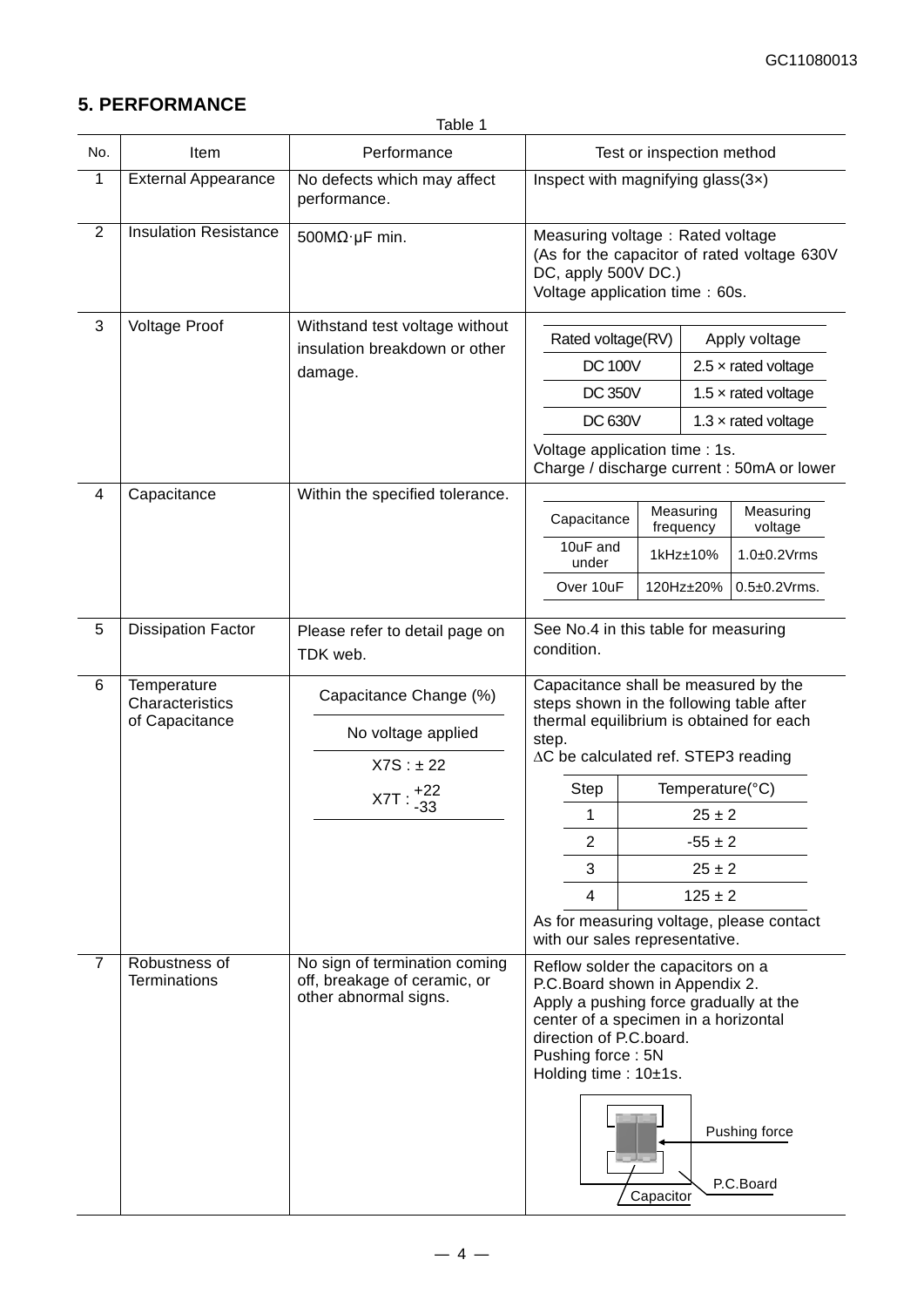(continued)

| No. |                             | Item                                                                                          |                                                                                                                                                                                                                                                          | Performance                                                                                                                                                                      | Test or inspection method                                                                                                                                                                                                                    |                                                                                                                                                                                                                                                                                                                                                                          |                                                                    |
|-----|-----------------------------|-----------------------------------------------------------------------------------------------|----------------------------------------------------------------------------------------------------------------------------------------------------------------------------------------------------------------------------------------------------------|----------------------------------------------------------------------------------------------------------------------------------------------------------------------------------|----------------------------------------------------------------------------------------------------------------------------------------------------------------------------------------------------------------------------------------------|--------------------------------------------------------------------------------------------------------------------------------------------------------------------------------------------------------------------------------------------------------------------------------------------------------------------------------------------------------------------------|--------------------------------------------------------------------|
| 8   | Bending                     | External<br>appearance                                                                        | No mechanical damage.                                                                                                                                                                                                                                    |                                                                                                                                                                                  |                                                                                                                                                                                                                                              | Reflow solder the capacitor on<br>a P.C.Board shown in Appendix1.<br>R <sub>5</sub><br>45<br>45                                                                                                                                                                                                                                                                          | (Unit : mm)                                                        |
| 9   | Solderability               |                                                                                               | areas shall be covered with a<br>pinholes or un-wetted or de-<br>wetted areas.<br>concentrated in one area.                                                                                                                                              | Both end faces and the contact<br>smooth and bright solder coating<br>with no more than a small amount<br>of scattered imperfections such as<br>These imperfections shall not be |                                                                                                                                                                                                                                              | Solder: Sn-3.0Ag-0.5Cu<br>Reflow solder the capacitor on a<br>P.C.Board shown in Appendix2.<br>Please refer to No.5 Soldering in<br>10.CAUTION for soldering condition.                                                                                                                                                                                                  |                                                                    |
| 10  | Vibration                   | External<br>appearance<br>Capacitance<br>D.F.                                                 | No mechanical damage.<br>Characteristics<br>X7S<br>X7T<br>Meet the initial spec.                                                                                                                                                                         | Change from the<br>value before test<br>± 7.5%                                                                                                                                   | Frequency: 10~55~10Hz<br>Reciprocating sweep time: 1 min.<br>Amplitude: 1.5mm<br>Repeat this for 2h each in 3<br>perpendicular directions(Total 6h).<br>Reflow solder the capacitors on a<br>P.C.Board shown in Appendix2 before<br>testing. |                                                                                                                                                                                                                                                                                                                                                                          |                                                                    |
| 11  | <b>Temperature</b><br>cycle | External<br>appearance<br>Capacitance<br>D.F.<br>Insulation<br>Resistance<br>Voltage<br>proof | No mechanical damage.<br>Change from the<br>Characteristics<br>value before test<br>Please contact<br>X7S<br>with our sales<br>X7T<br>representative.<br>Meet the initial spec.<br>Meet the initial spec.<br>No insulation breakdown or other<br>damage. |                                                                                                                                                                                  | Step<br>1<br>$\overline{2}$<br>3<br>4<br>testing.                                                                                                                                                                                            | Expose the capacitors in the condition<br>step1 through step 4 listed in the<br>following table.<br>Temp. cycle: 100 cycles<br>Temperature(°C)<br>$-55 \pm 3$<br>Ambient Temp.<br>$125 \pm 2$<br>Ambient Temp.<br>Leave the capacitors in ambient condition<br>for 24±2h before measurement.<br>Reflow solder the capacitors on a<br>P.C.Board shown in Appendix2 before | Time(min.)<br>$30 \pm 3$<br>$2 \sim 5$<br>$30 \pm 2$<br>$2 \sim 5$ |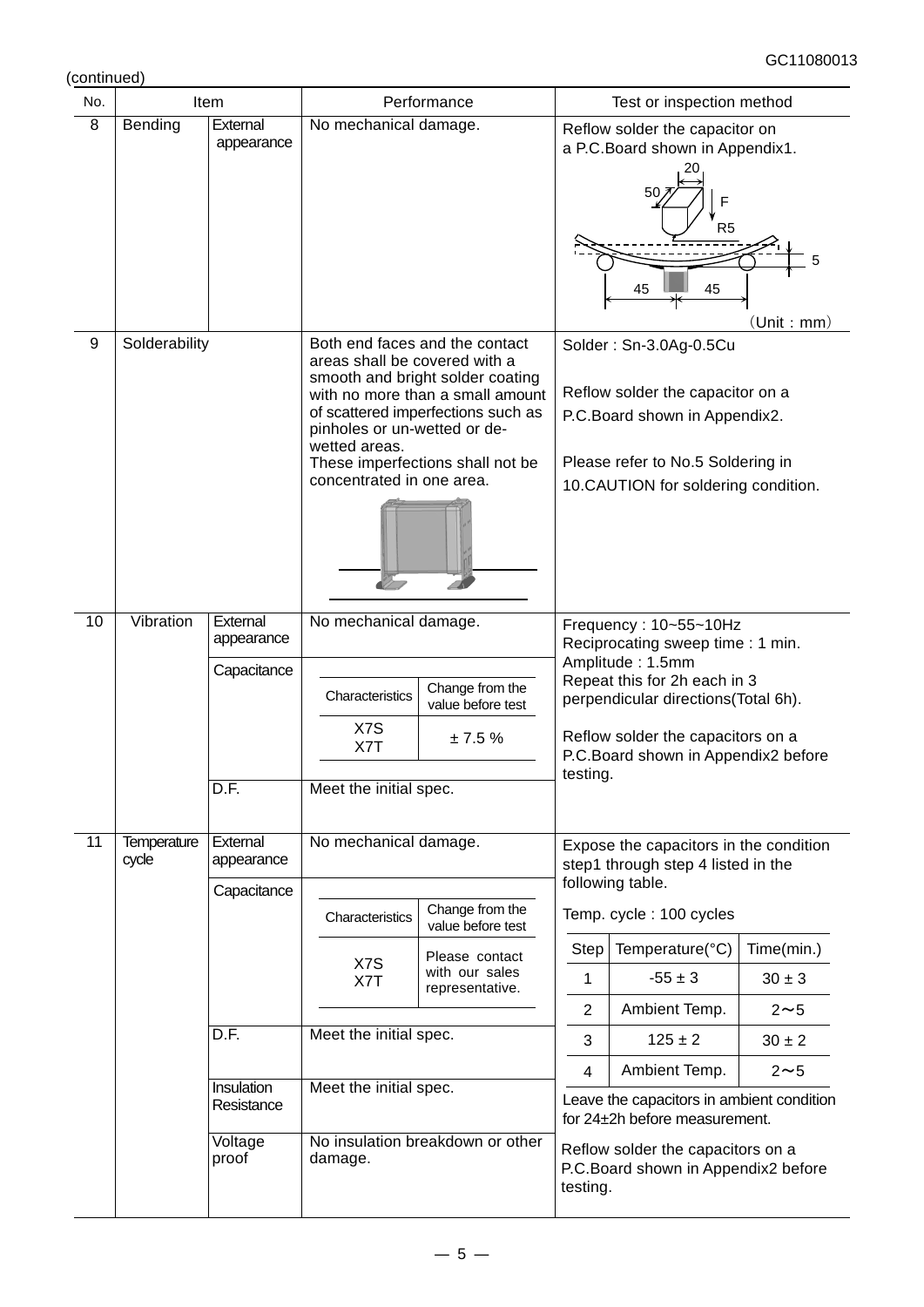(continued)

| No. |                        | Item                     | Performance               |                                                     | Test or inspection method                                                                                                                                                                                                                                           |  |
|-----|------------------------|--------------------------|---------------------------|-----------------------------------------------------|---------------------------------------------------------------------------------------------------------------------------------------------------------------------------------------------------------------------------------------------------------------------|--|
| 12  | Moisture<br>Resistance | External<br>appearance   | No mechanical damage.     |                                                     | Test temp.: $40\pm2^{\circ}C$<br>Test humidity: 90~95%RH                                                                                                                                                                                                            |  |
|     |                        | Capacitance              | Characteristics           | Change from the                                     | Applied voltage: Rated voltage<br>Test time: 500 +24,0h                                                                                                                                                                                                             |  |
|     |                        |                          |                           | value before test                                   | Charge/discharge current: 50mA or lower                                                                                                                                                                                                                             |  |
|     |                        |                          | X7S<br>X7T                | Please contact<br>with our sales<br>representative. | Leave the capacitors in ambient condition for<br>$24 \pm 2h$ before measurement.                                                                                                                                                                                    |  |
|     |                        | D.F.                     | 200% of initial spec max. |                                                     | Reflow solder the capacitors on a<br>P.C.Board shown in Appendix2 before<br>testing.                                                                                                                                                                                |  |
|     |                        | Insulation<br>Resistance | 25MΩ·μF min.              |                                                     | Initial value setting<br>Voltage conditioning 《After voltage treat<br>the capacitors under testing temperature<br>and voltage for 1 hour, leave the<br>capacitors in ambient condition for 24±2h<br>before measurement.<br>Use this measurement for initial value.  |  |
| 13  | Life                   | External<br>appearance   | No mechanical damage.     |                                                     | Test temp.: 125±2°C<br>Applied voltage: Please contact with our                                                                                                                                                                                                     |  |
|     |                        | Capacitance              | Characteristics           | Change from the<br>value before test                | sales representative.                                                                                                                                                                                                                                               |  |
|     |                        |                          | X7S<br>X7T                | Please contact<br>with our sales<br>representative. | Test time: 1,000 +48,0h<br>Charge/discharge current: 50mA or lower                                                                                                                                                                                                  |  |
|     |                        | D.F.                     | 200% of initial spec max. |                                                     | Leave the capacitors in ambient condition for<br>$24 \pm 2h$ before measurement.                                                                                                                                                                                    |  |
|     |                        |                          |                           |                                                     |                                                                                                                                                                                                                                                                     |  |
|     |                        | Insulation<br>Resistance | $50M\Omega$ ·µF min.      |                                                     | Reflow solder the capacitors on a<br>P.C.Board shown in Appendix2 before<br>testing.                                                                                                                                                                                |  |
|     |                        |                          |                           |                                                     | Initial value setting<br>Voltage conditioning 《After voltage treat<br>the capacitors under testing temperature<br>and voltage for 1 hour, bleave the<br>capacitors in ambient condition for 24±2h<br>before measurement.<br>Use this measurement for initial value. |  |

\*As for the initial measurement of capacitors on number 6,10 and 11 leave capacitors

at 150 0,–10°C for 1h and measure the value after leaving capacitors for 24±2h in ambient condition.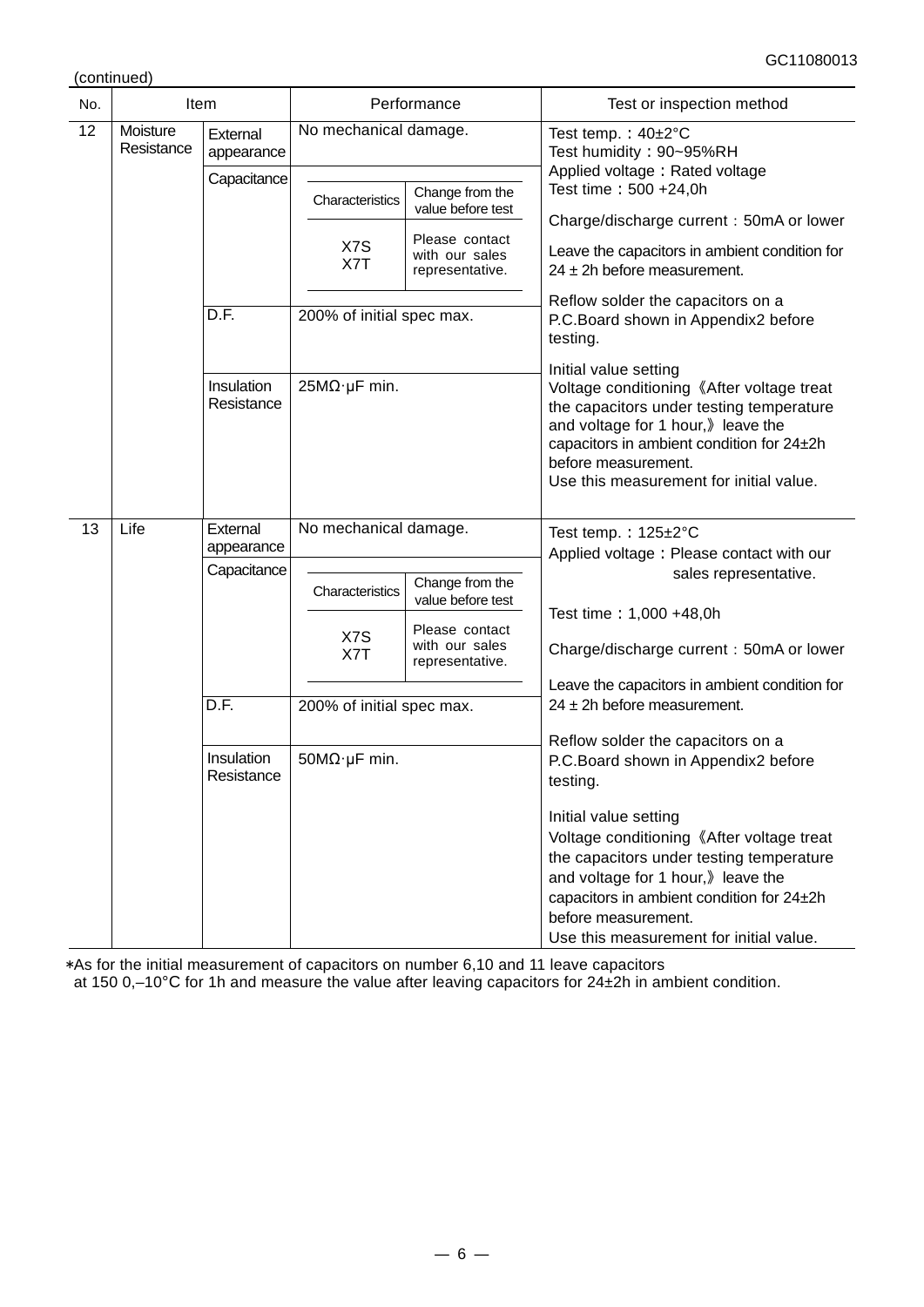

|                     |     |     | (Unit : mm) |
|---------------------|-----|-----|-------------|
| Symbol<br>Case size | a   | b   | с           |
| <b>CAA572</b>       | 4.5 | 8.0 | 5.6         |
| <b>CAA573</b>       | 4.5 | 8.0 | 8.1         |

1. Material : Glass Epoxy(As per JIS C6484 GE4)

2. Thickness: 1.6mm **Copper(Thickness: 0.035mm)** Solder resist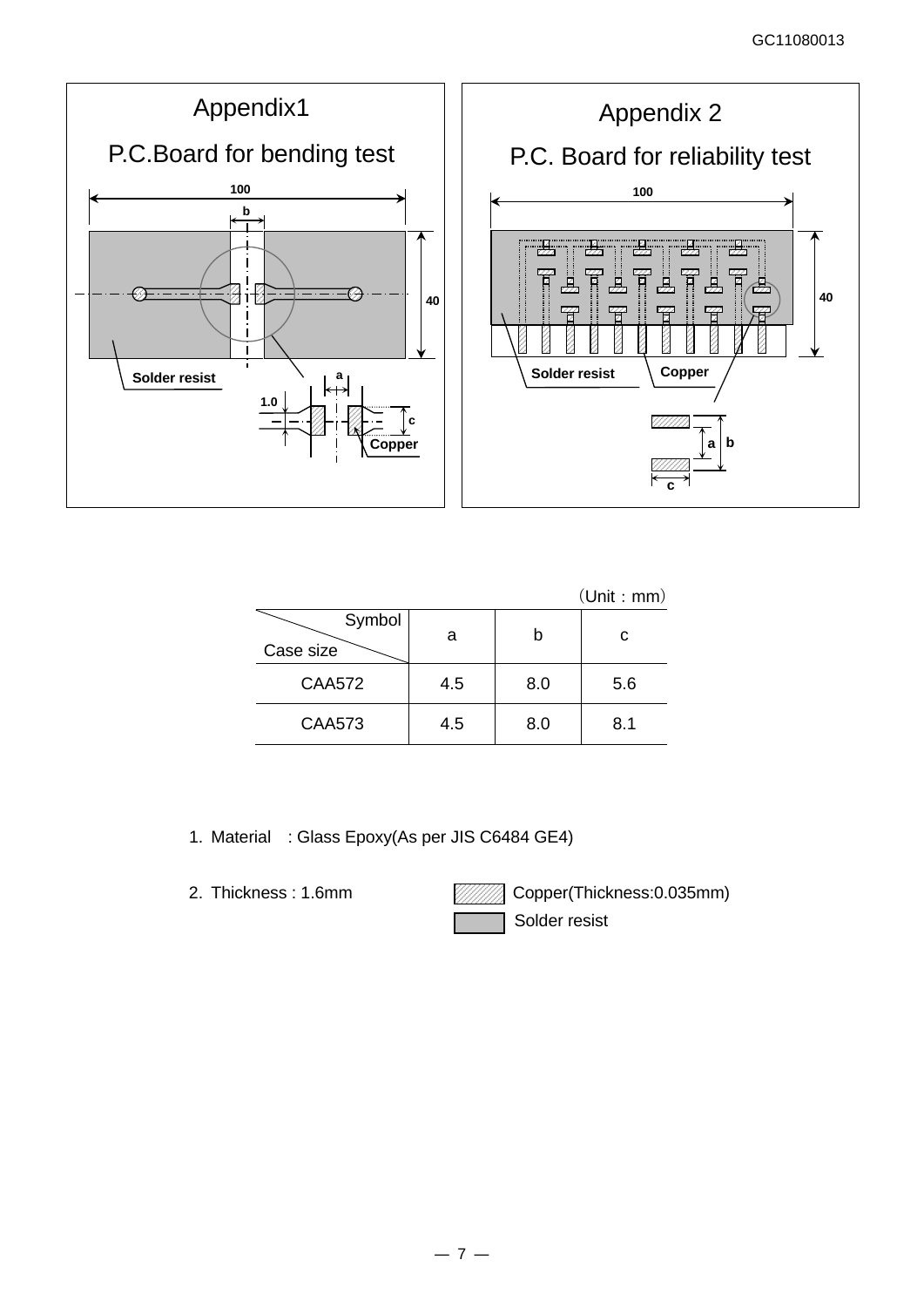# **6. INSIDE STRUCTURE AND MATERIAL**





 $A-A'$ 





| No.            | <b>NAME</b>       | <b>MATERIAL</b>    |
|----------------|-------------------|--------------------|
| 1              | <b>Dielectric</b> | BaTiO <sub>3</sub> |
| 2              | Electrode         | Nickel (Ni)        |
| 3              |                   | Copper (Cu)        |
| $\overline{4}$ | Termination       | Nickel (Ni)        |
| 5              |                   | $T$ in $(Sn)$      |
| 6              | Metal cap joint   | High temp solder   |
| 7              | Metal cap         | Clad               |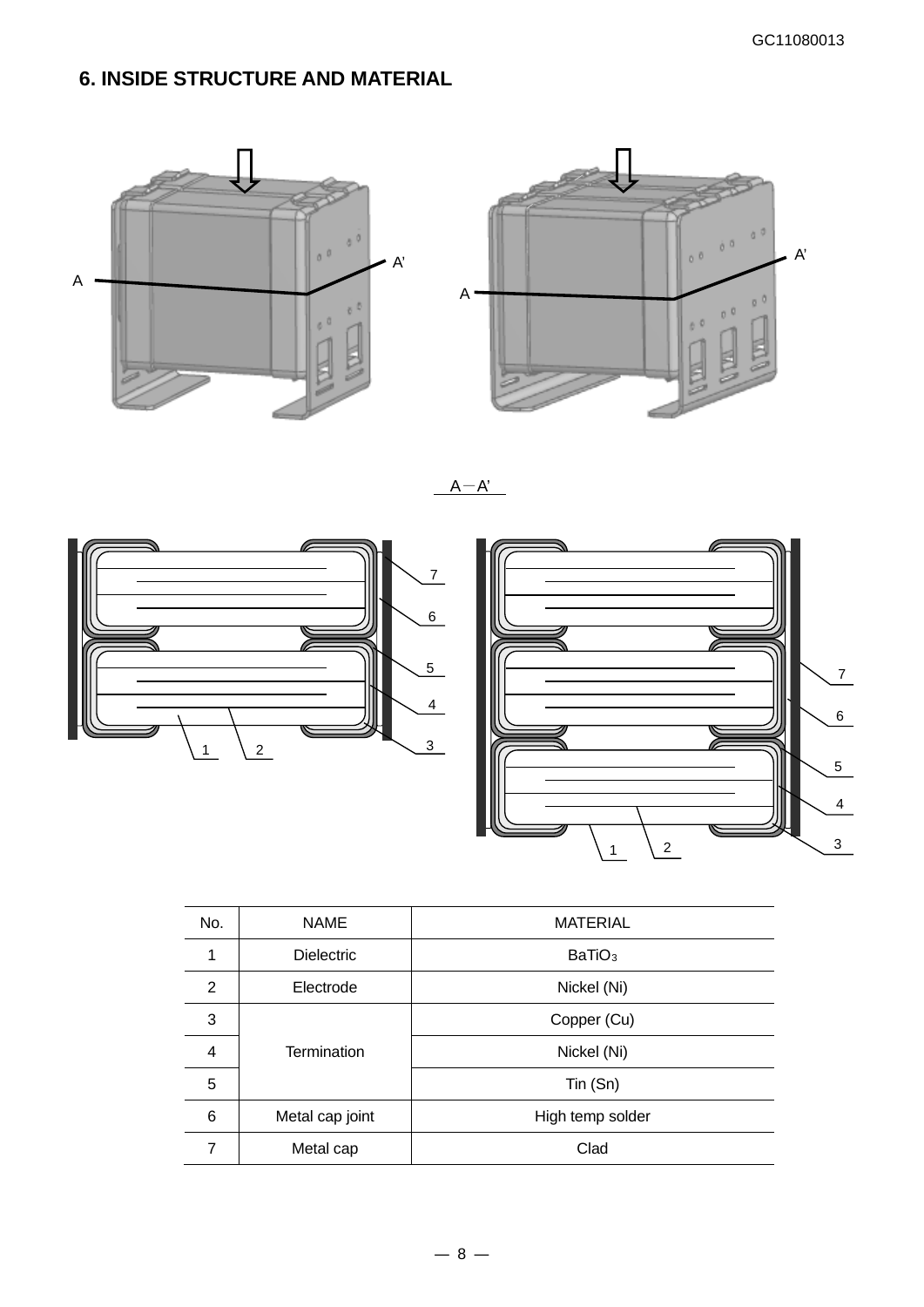## **7. PACKAGING**

Packaging shall be done to protect the components from the damage during transportation and storing, and a label which has the following information shall be attached. Tape packaging is as per 11. TAPE PACKAGING SPECIFICATION.

- 1) Inspection No. 2) TDK P/N
- 3) Customer's P/N
- 4) Quantity

\*Composition of Inspection No.

Example 
$$
\frac{F}{(a)} = \frac{2A}{(b)} = \frac{23}{(d)} = \frac{0.01}{(e)}
$$

a) Line code

- b) Last digit of the year
- c) Month and A for January and B for February and so on. (Skip I)
- d) Inspection Date of the month.
- e) Serial No. of the day

\*Composition of new Inspection No. (Implemented on and after May 1, 2019 in sequence)

| Example | $\ I\ F\ 2\ E\ 2 3\ A\ 0\ 0 1$ |  |     |  |  |  |
|---------|--------------------------------|--|-----|--|--|--|
|         | $(a)$ $(b)$ $(c)$ $(d)$        |  | (e) |  |  |  |

- (a) Prefix
- (b) Line code
- (c) Last digit of the year
- (d) Month and A for January and B for February and so on. (Skip I)
- (e) Inspection Date of the month.
- (f) Serial No. of the day(00  $\sim$  ZZ)

 $(g)$  Suffix(00 ~ ZZ)

\* It was shifted to the new inspection No. on and after May 2019, but the implementation timing may be different depending on shipment bases.

Until the shift is completed, either current or new composition of inspection No. will be applied.

## **8. RECOMMENDATION**

It is recommended to provide a slit (about 1mm wide) in the board under the components to improve washing Flux.

And please make sure to dry detergent up completely before.

## **9. SOLDERING CONDITION**

Reflow soldering only.

Please refer to No.5 Soldering in 10. CAUTION for recommended soldering condition.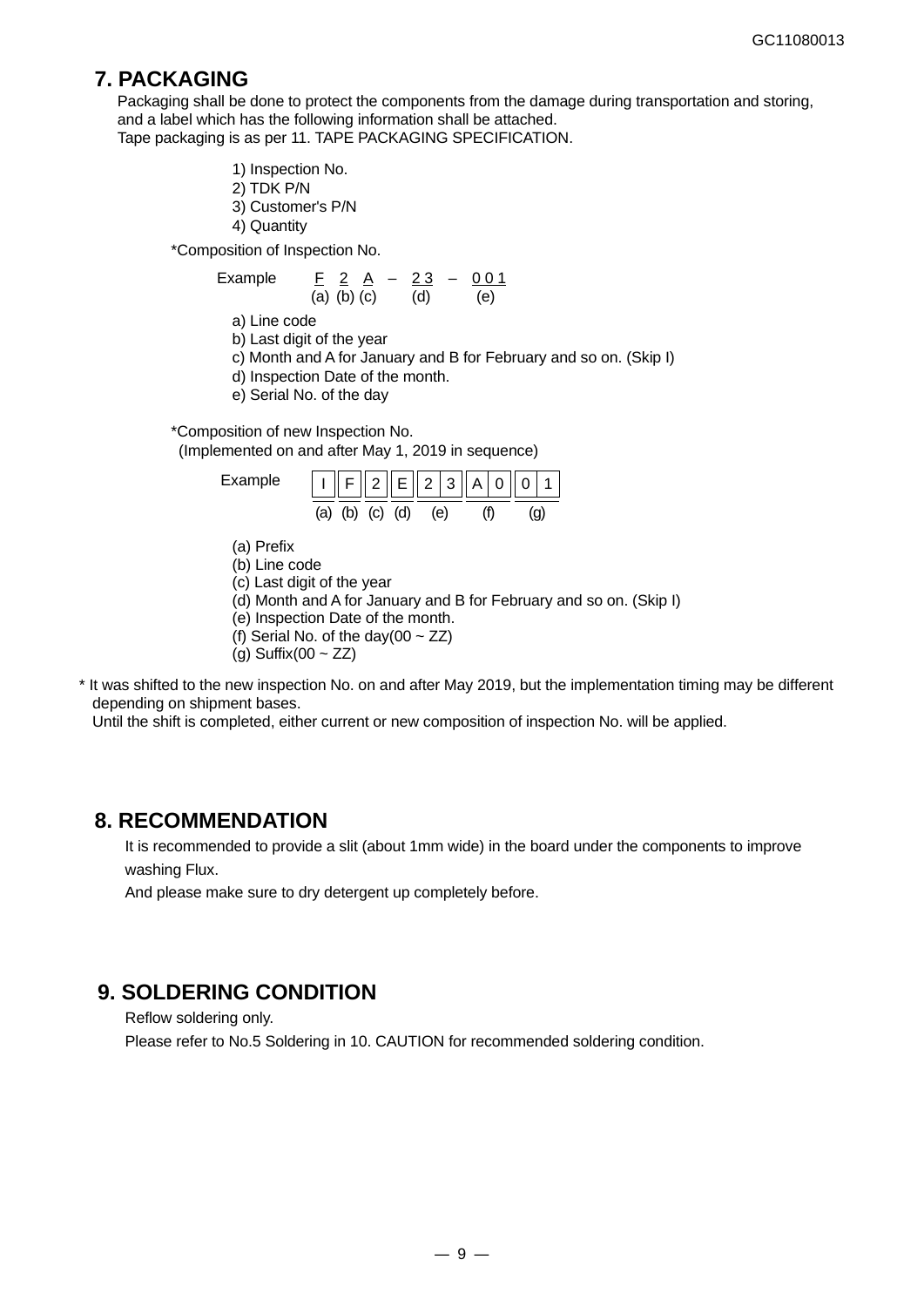# **10. CAUTION**

| No.            | Process                                                     | Condition                                                                                                                                                                                                                                                                                                                                                                                                                                                                                                                                                                                                                                                                                                                                                                                                                                                                                                                                                                                                                                                                                                                                                                                                                                                                                                                                                        |
|----------------|-------------------------------------------------------------|------------------------------------------------------------------------------------------------------------------------------------------------------------------------------------------------------------------------------------------------------------------------------------------------------------------------------------------------------------------------------------------------------------------------------------------------------------------------------------------------------------------------------------------------------------------------------------------------------------------------------------------------------------------------------------------------------------------------------------------------------------------------------------------------------------------------------------------------------------------------------------------------------------------------------------------------------------------------------------------------------------------------------------------------------------------------------------------------------------------------------------------------------------------------------------------------------------------------------------------------------------------------------------------------------------------------------------------------------------------|
| 1              | Operating<br>Condition<br>(Storage, Use,<br>Transportation) | 1-1. Storage, Use<br>The capacitors must be stored in an ambient temperature of 5 to 40°C with a<br>relative humidity of 20 to 70%RH. JIS C 60721-3-1 Class 1K2 should be followed<br>for the other climatic conditions.                                                                                                                                                                                                                                                                                                                                                                                                                                                                                                                                                                                                                                                                                                                                                                                                                                                                                                                                                                                                                                                                                                                                         |
|                |                                                             | 1) High temperature and humidity environment may affect a capacitor's solder ability<br>because it accelerates terminal oxidization. They also deteriorate performance of<br>taping and packaging. Therefore, SMD capacitors shall be used within 6 months.<br>For capacitors with terminal electrodes consisting of silver or silver-palladium<br>which tend to become oxidized or sulfurized, use as soon as possible, such as<br>within one month after opening the bag.                                                                                                                                                                                                                                                                                                                                                                                                                                                                                                                                                                                                                                                                                                                                                                                                                                                                                      |
|                |                                                             | 2) When capacitors are stored for a period longer than specified, confirm the<br>solderability of the capacitors prior to use.<br>During storage, keep the minimum packaging unit in its original packaging without<br>opening it.<br>Do not deviate from the above temperature and humidity conditions even for a<br>short term.                                                                                                                                                                                                                                                                                                                                                                                                                                                                                                                                                                                                                                                                                                                                                                                                                                                                                                                                                                                                                                |
|                |                                                             | 3) Corrosive gasses in the air or atmosphere may result in deterioration of the<br>reliability, such as poor solderability of the terminal electrodes. Do not store<br>capacitors where they will be exposed to corrosive gas (e.g., hydrogen sulfide,<br>sulfur dioxide, chlorine ammonia etc.)                                                                                                                                                                                                                                                                                                                                                                                                                                                                                                                                                                                                                                                                                                                                                                                                                                                                                                                                                                                                                                                                 |
|                |                                                             | 4) Solderability and electrical performance may deteriorate due to photochemical<br>change in the terminal electrode if stored in direct sunlight, or due to condensation<br>from rapid changes in humidity.<br>The capacitors especially which use resin material must be operated and stored in<br>an environment free of dew condensation, as moisture absorption due to<br>condensation may affect the performance.                                                                                                                                                                                                                                                                                                                                                                                                                                                                                                                                                                                                                                                                                                                                                                                                                                                                                                                                          |
|                |                                                             | 5) Refer to JIS C 60721-3-1, class 1K2 for other climate conditions.                                                                                                                                                                                                                                                                                                                                                                                                                                                                                                                                                                                                                                                                                                                                                                                                                                                                                                                                                                                                                                                                                                                                                                                                                                                                                             |
|                |                                                             | 1-2. Handling in transportation<br>In case of the transportation of the capacitors, the performance of the capacitors<br>may be deteriorated depending on the transportation condition.<br>(Refer to JEITA RCR-2335C 9.2 Handling in transportation)                                                                                                                                                                                                                                                                                                                                                                                                                                                                                                                                                                                                                                                                                                                                                                                                                                                                                                                                                                                                                                                                                                             |
| $\overline{2}$ | Circuit design                                              | 2-1. Operating temperature                                                                                                                                                                                                                                                                                                                                                                                                                                                                                                                                                                                                                                                                                                                                                                                                                                                                                                                                                                                                                                                                                                                                                                                                                                                                                                                                       |
|                | <sup>'</sup> ! Caution                                      | 1) Upper category temperature (maximum operating temperature) is specified.<br>It is necessary to select a capacitor whose rated temperature us higher than the<br>operating temperature. Also, it is necessary to consider the temperature<br>distribution in the equipment and seasonal temperature variation.                                                                                                                                                                                                                                                                                                                                                                                                                                                                                                                                                                                                                                                                                                                                                                                                                                                                                                                                                                                                                                                 |
|                |                                                             | 2) Surface temperature including self heating should be below maximum operating<br>temperature.<br>Due to dielectric loss, capacitors will heat itself when AC is applied due to ESR.<br>Especially at high frequencies, please be careful that the heat might be so<br>extreme.<br>Also, even if the surface temperature of the capacitor includes self-heating and is<br>the maximum operating temperature or lower, excessive heating of the capacitor<br>due to self-heating may cause deterioration of the characteristics and reliability of<br>the capacitor.<br>The self-heating temperature rise of the capacitor changes depending on the<br>difference in heat radiation due to the mounting method to the device, the ambient<br>temperature, the cooling method of the device, etc.<br>As a guide, please consult us if the self-heating temperature rise of the capacitor<br>in a natural convection environment at an ambient temperature of 25°C exceeds<br>5°C.<br>When using in a high-frequency circuit or a circuit in which a capacitor generates<br>heat, such as when a high-frequency ripple current flows, pay attention to the<br>above precautions. (Note that accurate measurement may not be possible with self-<br>heating measurement when the equipment applies cooling other than natural<br>convection such as a cooling fan.) |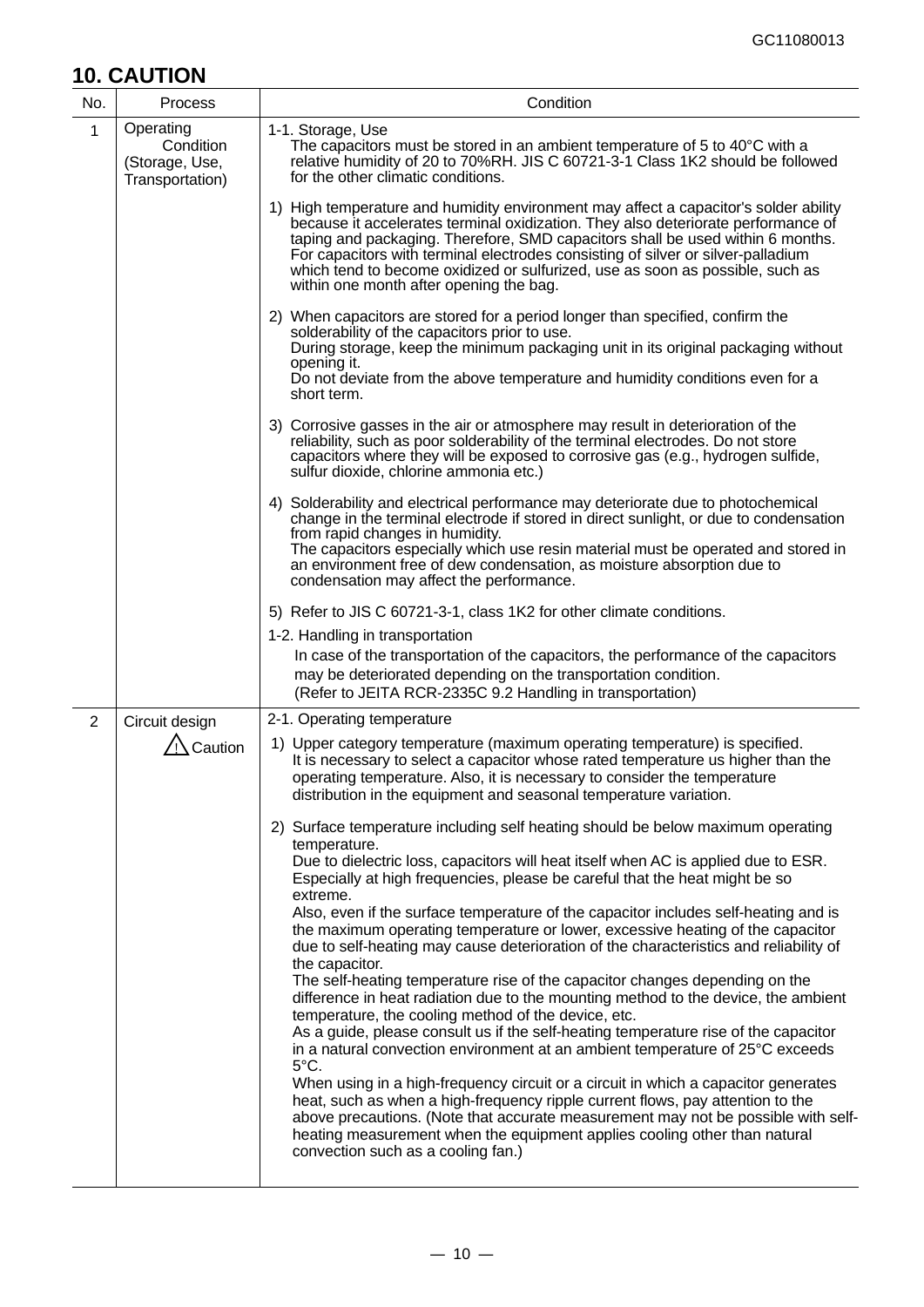| No.            | Process                              | Condition                                                                                                                                                                                                                                                                                                                                                                   |  |  |  |  |  |
|----------------|--------------------------------------|-----------------------------------------------------------------------------------------------------------------------------------------------------------------------------------------------------------------------------------------------------------------------------------------------------------------------------------------------------------------------------|--|--|--|--|--|
| $\overline{2}$ | Circuit design<br>$\sqrt{2}$ Caution | 3) The electrical characteristics of the capacitors will vary depending on the<br>temperature. The capacitors should be selected and designed in taking the<br>temperature into consideration.                                                                                                                                                                              |  |  |  |  |  |
|                |                                      | 2-2. When overvoltage is applied                                                                                                                                                                                                                                                                                                                                            |  |  |  |  |  |
|                |                                      | Applying overvoltage to a capacitor may cause dielectric breakdown and result in<br>a short circuit. The duration until dielectric breakdown depends on the applied<br>voltage and the ambient temperature.                                                                                                                                                                 |  |  |  |  |  |
|                |                                      | 2-3. Operating voltage<br>1) Operating voltage across the terminals should be below the rated voltage.<br>When AC and DC are super imposed, $V_{0-P}$ must be below the rated voltage.<br>$-$ (1) and (2)                                                                                                                                                                   |  |  |  |  |  |
|                |                                      | AC or pulse with overshooting, VP-P must be below the rated voltage.<br>- (3), (4) and (5)<br>When the voltage is started to apply to the circuit or it is stopped applying, the<br>irregular voltage may be generated for a transit period because of resonance or<br>switching. Be sure to use the capacitors within rated voltage containing these<br>Irregular voltage. |  |  |  |  |  |
|                |                                      | (1) DC voltage<br>(2) DC+AC voltage<br>(3) AC voltage<br>Voltage                                                                                                                                                                                                                                                                                                            |  |  |  |  |  |
|                |                                      | Positional<br>Measurement<br>$V_0 - P$<br>$V_0-P$<br>$V_{P-P}$ 0<br>(Rated voltage)<br>0<br>ი                                                                                                                                                                                                                                                                               |  |  |  |  |  |
|                |                                      | (5) Pulse voltage (B)<br>Voltage<br>(4) Pulse voltage (A)                                                                                                                                                                                                                                                                                                                   |  |  |  |  |  |
|                |                                      | Positional<br>$V_{P-P} _{0}$<br>Measurement<br>$V_{P-P}$<br>(Rated voltage)<br>$\overline{0}$                                                                                                                                                                                                                                                                               |  |  |  |  |  |
|                |                                      | 2) Even below the rated voltage, if repetitive high frequency AC or pulse is applied,<br>the reliability of the capacitors may be reduced.                                                                                                                                                                                                                                  |  |  |  |  |  |
|                |                                      | 3) The effective capacitance will vary depending on applied DC and AC voltages.<br>The capacitors should be selected and designed in taking the voltages into<br>consideration.                                                                                                                                                                                             |  |  |  |  |  |
|                |                                      | 4) Abnormal voltage (surge voltage, static electricity, pulse voltage, etc.) shall not<br>exceed the rated voltage.                                                                                                                                                                                                                                                         |  |  |  |  |  |
|                |                                      | 5) When capacitors are used in a series connection, it is necessary to add a balancing<br>circuit such as voltage dividing resistors in order to avoid an imbalance in the<br>voltage applied to each capacitor.                                                                                                                                                            |  |  |  |  |  |
|                |                                      | 2-4. Frequency<br>When the capacitors (Class 2) are used in AC and/or pulse voltages, the<br>capacitors may vibrate themselves and generate audible sound.                                                                                                                                                                                                                  |  |  |  |  |  |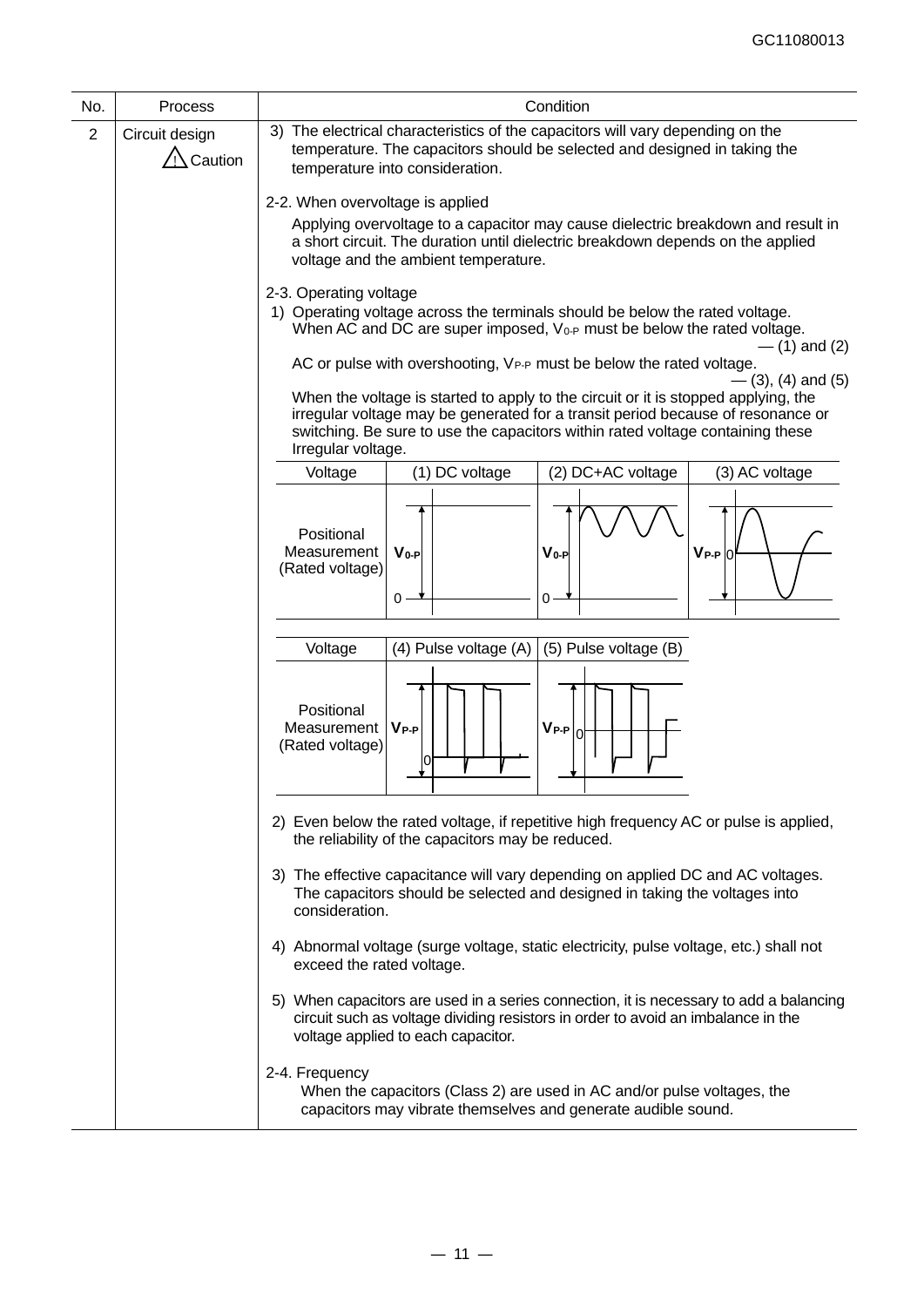| No.                                    |  | Condition                                                                                                                                    |                                                                 |                                                                                                                                                                                                                                                                                                                                                                                                                                                     |  |  |
|----------------------------------------|--|----------------------------------------------------------------------------------------------------------------------------------------------|-----------------------------------------------------------------|-----------------------------------------------------------------------------------------------------------------------------------------------------------------------------------------------------------------------------------------------------------------------------------------------------------------------------------------------------------------------------------------------------------------------------------------------------|--|--|
| Process<br>3<br>Designing<br>P.C.board |  | capacitor.<br>1)<br>terminations.<br>2)<br>individual solder land for each terminations.<br>Size and recommended land dimensions.<br>3)<br>C | Chip capacitors                                                 | The amount of solder at the terminations has a direct effect on the reliability of the<br>The greater the amount of solder, the higher the stress on the chip capacitor,<br>and the more likely that it will break.  When designing a P.C.board, determine<br>the shape and size of the solder lands to have proper amount of solder on the<br>Avoid using common solder land for multiple terminations and provide<br>Solder land<br>Solder resist |  |  |
|                                        |  | B<br>Case size<br>Symbol<br>A<br>B<br>$\mathsf C$                                                                                            | A<br><b>CAA572</b><br>$4.3 - 4.7$<br>$1.5 - 2.0$<br>$5.2 - 5.7$ | (Unit : mm)<br><b>CAA573</b><br>$4.3 - 4.7$<br>$1.5 - 2.0$<br>$7.9 - 8.4$                                                                                                                                                                                                                                                                                                                                                                           |  |  |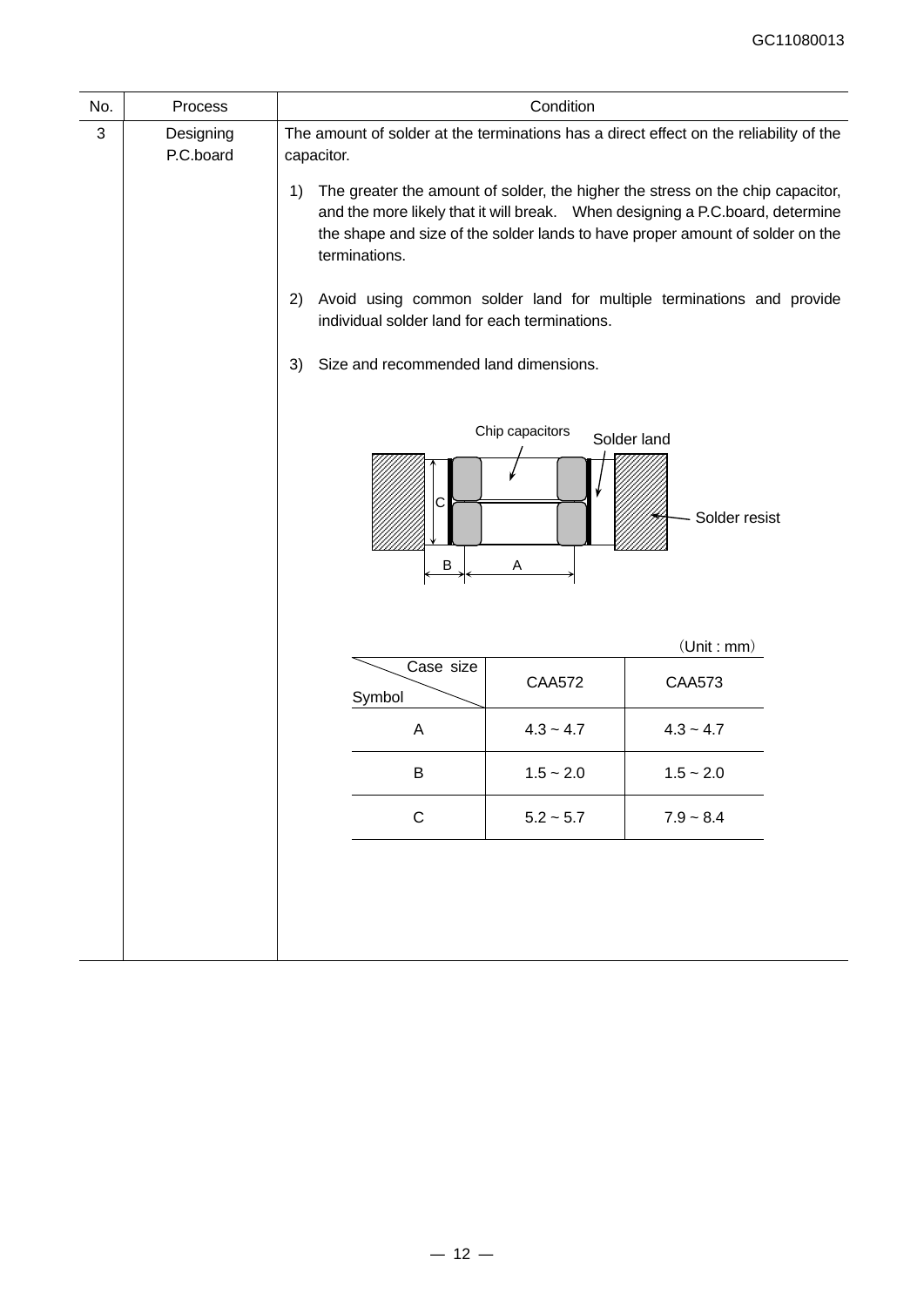| No.          | Process                |    | Condition                          |                                                                                         |                                                                                                        |  |  |
|--------------|------------------------|----|------------------------------------|-----------------------------------------------------------------------------------------|--------------------------------------------------------------------------------------------------------|--|--|
| $\mathbf{3}$ | Designing<br>P.C.board | 4) |                                    | Recommended chip capacitor layout is as following.                                      |                                                                                                        |  |  |
|              |                        |    |                                    | Disadvantage against<br>bending stress                                                  | Advantage against<br>bending stress                                                                    |  |  |
|              |                        |    | Mounting<br>face                   | Perforation or slit<br><b>EN ATIVEE</b><br>Break P.C.board with<br>mounted side up.     | Perforation or slit<br>™™<br>脾<br>Break P.C.board with<br>mounted side down.                           |  |  |
|              |                        |    | Chip<br>arrangement<br>(Direction) | Mount perpendicularly to<br>perforation or slit<br>Perforation or slit<br>Ħ<br>■        | Mount in parallel with<br>perforation or slit<br>Perforation or slit<br>I<br>皿                         |  |  |
|              |                        |    | Distance from<br>slit              | Closer to slit is higher stress<br>$\boldsymbol{\varrho}_1$<br>H<br>$(\ell_1 < \ell_2)$ | Away from slit is less stress<br>$\mathbf{\ell}_2$<br>Ĥ<br>$(\,\varrho_{\,1}\,\,<\,\,\varrho_{\,2}\,)$ |  |  |
|              |                        |    |                                    |                                                                                         |                                                                                                        |  |  |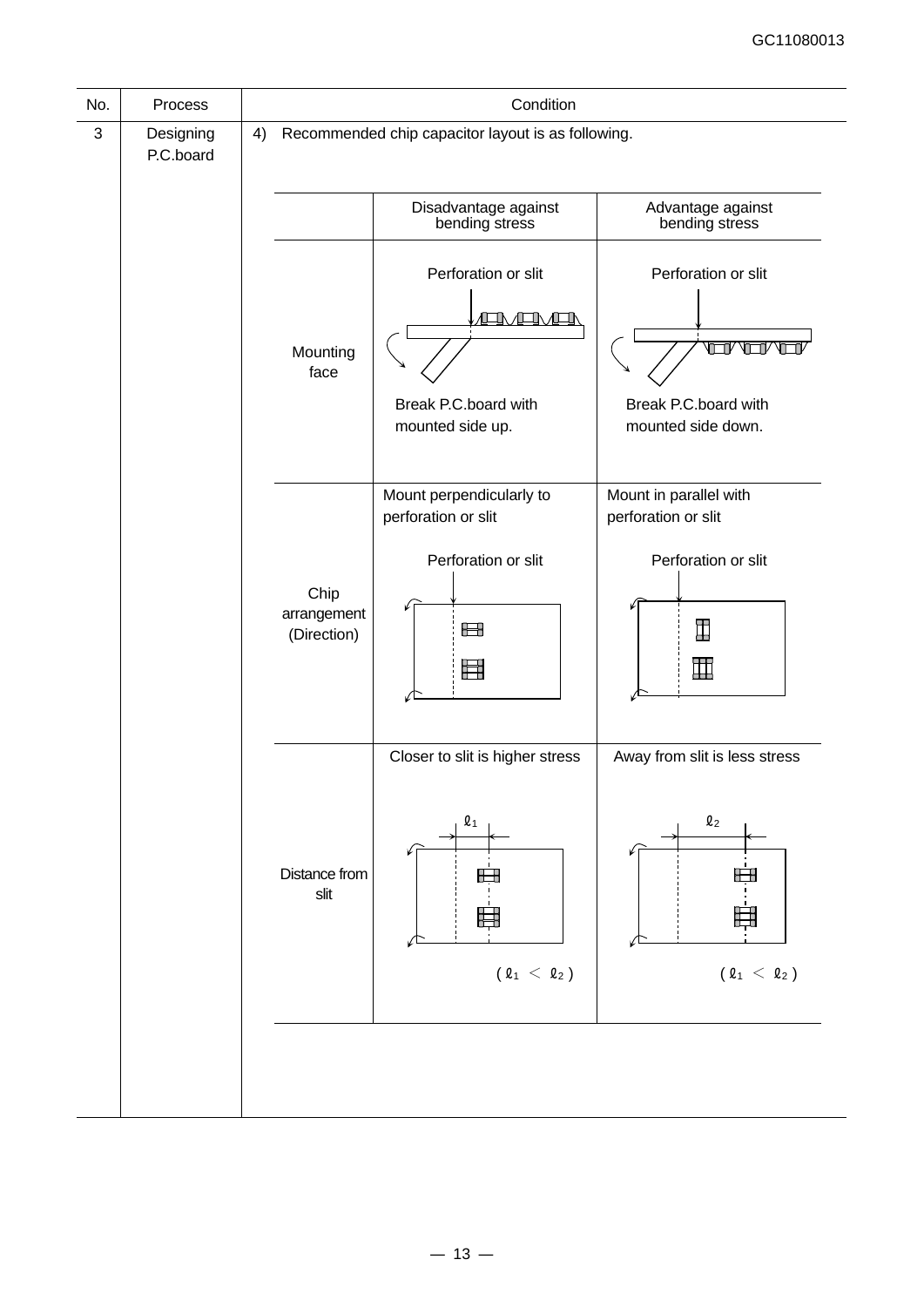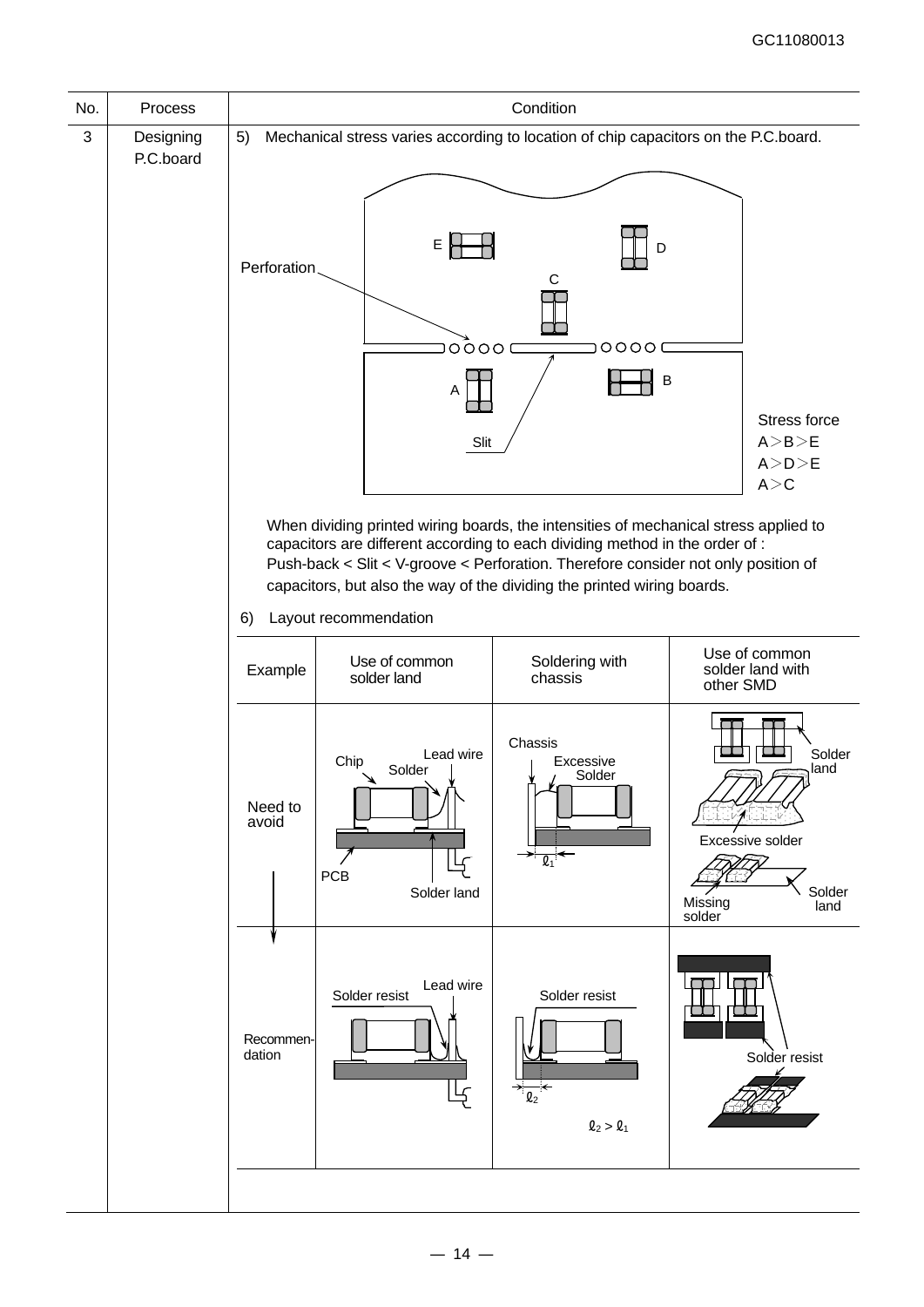| Process  | Condition                                                                                                                                                                                                  |                         |                                                                                                                                                                                                                                                                                                                                          |  |  |  |  |
|----------|------------------------------------------------------------------------------------------------------------------------------------------------------------------------------------------------------------|-------------------------|------------------------------------------------------------------------------------------------------------------------------------------------------------------------------------------------------------------------------------------------------------------------------------------------------------------------------------------|--|--|--|--|
| Mounting |                                                                                                                                                                                                            |                         |                                                                                                                                                                                                                                                                                                                                          |  |  |  |  |
|          |                                                                                                                                                                                                            |                         |                                                                                                                                                                                                                                                                                                                                          |  |  |  |  |
|          | 2) Adjust the mounting head pressure to be 1 to 3N of static weight.<br>3) To minimize the impact energy from mounting head, it is important to provide support<br>from the bottom side of the P.C. board. |                         |                                                                                                                                                                                                                                                                                                                                          |  |  |  |  |
|          |                                                                                                                                                                                                            | Not recommended         | Recommended                                                                                                                                                                                                                                                                                                                              |  |  |  |  |
|          | Single<br>sided<br>mounting                                                                                                                                                                                | Crack                   | A support pin is<br>not to be<br>Support pin<br>underneath the<br>capacitor.                                                                                                                                                                                                                                                             |  |  |  |  |
|          | Double-sides<br>mounting                                                                                                                                                                                   | Solder peeling<br>Crack | Support pin                                                                                                                                                                                                                                                                                                                              |  |  |  |  |
|          |                                                                                                                                                                                                            |                         | 4-1. Stress from mounting head<br>If the mounting head is adjusted too low, it may induce excessive stress in<br>the chip capacitor to result in cracking. Please take following precautions.<br>1) Adjust the bottom dead center of the mounting head to reach on the P.C.board<br>surface and not press it.<br>See following examples. |  |  |  |  |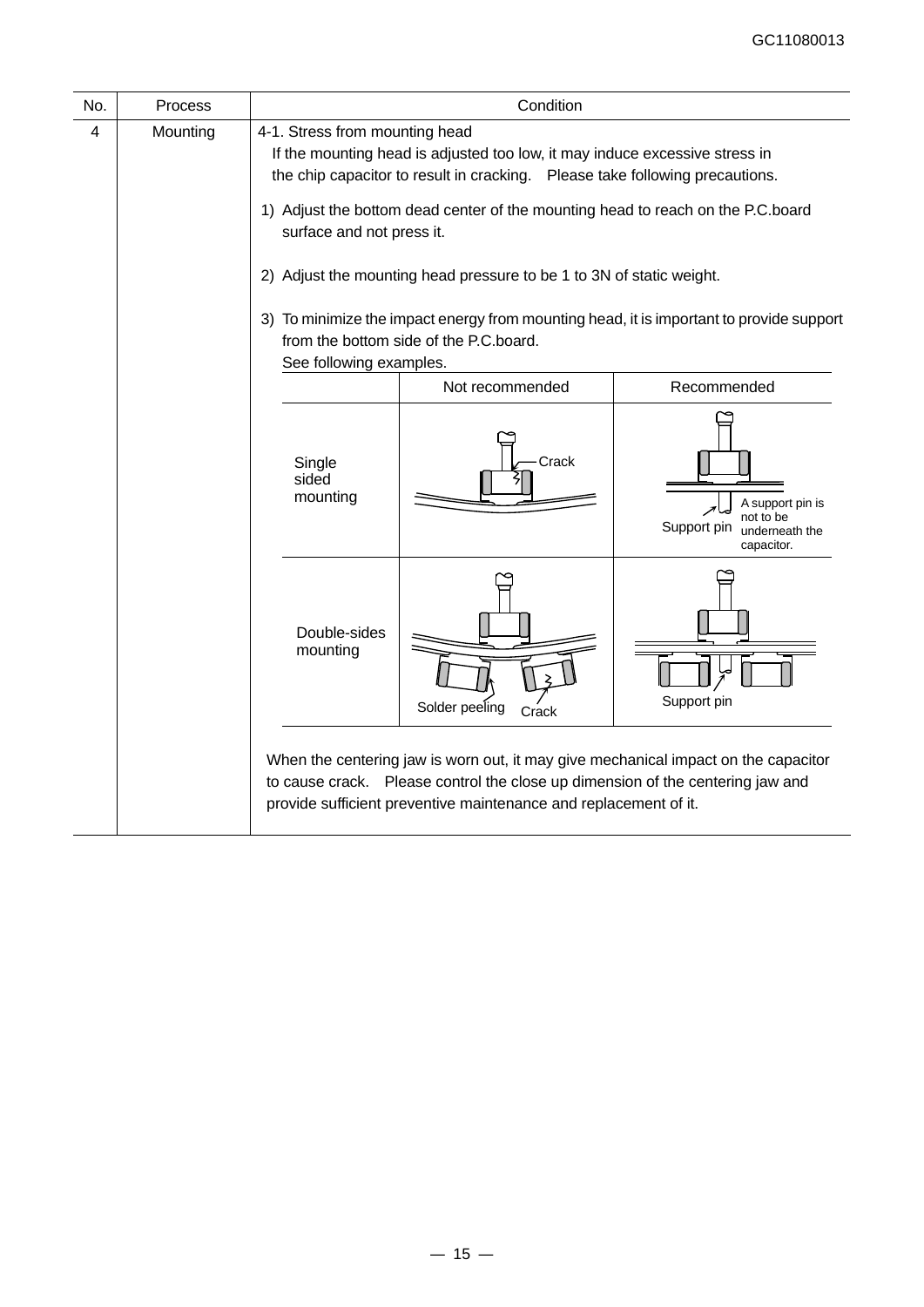| No. | Process   | Condition                                                                                                                                                                 |                                                                          |                                                                                                                                                                               |  |  |  |  |
|-----|-----------|---------------------------------------------------------------------------------------------------------------------------------------------------------------------------|--------------------------------------------------------------------------|-------------------------------------------------------------------------------------------------------------------------------------------------------------------------------|--|--|--|--|
| 5   | Soldering | 5-1. Flux selection<br>the appropriate flux.                                                                                                                              |                                                                          | Flux can seriously affect the performance of capacitors. Confirm the following to select                                                                                      |  |  |  |  |
|     |           | 1) It is recommended to use a mildly activated rosin flux (less than 0.1wt% chlorine).<br>Strong flux is not recommended.                                                 |                                                                          |                                                                                                                                                                               |  |  |  |  |
|     |           |                                                                                                                                                                           | 2) Excessive flux must be avoided. Please provide proper amount of flux. |                                                                                                                                                                               |  |  |  |  |
|     |           | 3) When water-soluble flux is used, enough washing is necessary.                                                                                                          |                                                                          |                                                                                                                                                                               |  |  |  |  |
|     |           | 5-2. Recommended Reflow soldering profile                                                                                                                                 |                                                                          |                                                                                                                                                                               |  |  |  |  |
|     |           | 1) Soldering condition (Preheating temperature, soldering temperature and these<br>times) is limited to reflow soldering method which is stipulated on the specification. |                                                                          |                                                                                                                                                                               |  |  |  |  |
|     |           | 2) Chips should be mounted, shortly after a solder is on a P.C.Board.                                                                                                     |                                                                          |                                                                                                                                                                               |  |  |  |  |
|     |           | Reflow soldering                                                                                                                                                          |                                                                          |                                                                                                                                                                               |  |  |  |  |
|     |           | Soldering<br>Preheating<br>Natural cooling                                                                                                                                |                                                                          |                                                                                                                                                                               |  |  |  |  |
|     |           |                                                                                                                                                                           |                                                                          |                                                                                                                                                                               |  |  |  |  |
|     |           | Peak<br>Temp<br>Temp. (°C)<br>ΔΤ<br>Over 60 sec.<br>Peak Temp time                                                                                                        |                                                                          |                                                                                                                                                                               |  |  |  |  |
|     |           | 5-3. Recommended soldering peak temp and peak temp duration                                                                                                               |                                                                          | Pb free solder is recommended, but if Sn-37Pb must be used, refer to below.                                                                                                   |  |  |  |  |
|     |           | Temp./Duration                                                                                                                                                            | Reflow soldering                                                         |                                                                                                                                                                               |  |  |  |  |
|     |           | Solder                                                                                                                                                                    | Peak temp(°C)                                                            | Duration(sec.)                                                                                                                                                                |  |  |  |  |
|     |           | <b>Lead Free Solder</b>                                                                                                                                                   | 260 max.                                                                 | 10 max.                                                                                                                                                                       |  |  |  |  |
|     |           | Sn-Pb Solder                                                                                                                                                              | 230 max.                                                                 | 20 max.                                                                                                                                                                       |  |  |  |  |
|     |           | * 1 time reflow is recommended.<br>Please inquire when reflow more than 2 times.                                                                                          |                                                                          |                                                                                                                                                                               |  |  |  |  |
|     |           | Recommended solder compositions<br>Lead Free Solder: Sn-3.0Ag-0.5Cu                                                                                                       |                                                                          |                                                                                                                                                                               |  |  |  |  |
|     |           | 5-4. Avoiding thermal shock<br>1) Preheating condition                                                                                                                    |                                                                          |                                                                                                                                                                               |  |  |  |  |
|     |           | Temp. (°C)<br>Soldering                                                                                                                                                   |                                                                          |                                                                                                                                                                               |  |  |  |  |
|     |           | Reflow soldering                                                                                                                                                          | $\Delta T \leq 130$                                                      |                                                                                                                                                                               |  |  |  |  |
|     |           | 2) Cooling condition                                                                                                                                                      |                                                                          | Natural cooling using air is recommended. If the chips are dipped into a solvent for<br>cleaning, the temperature difference $(\Delta T)$ must be less than 100 $^{\circ}$ C. |  |  |  |  |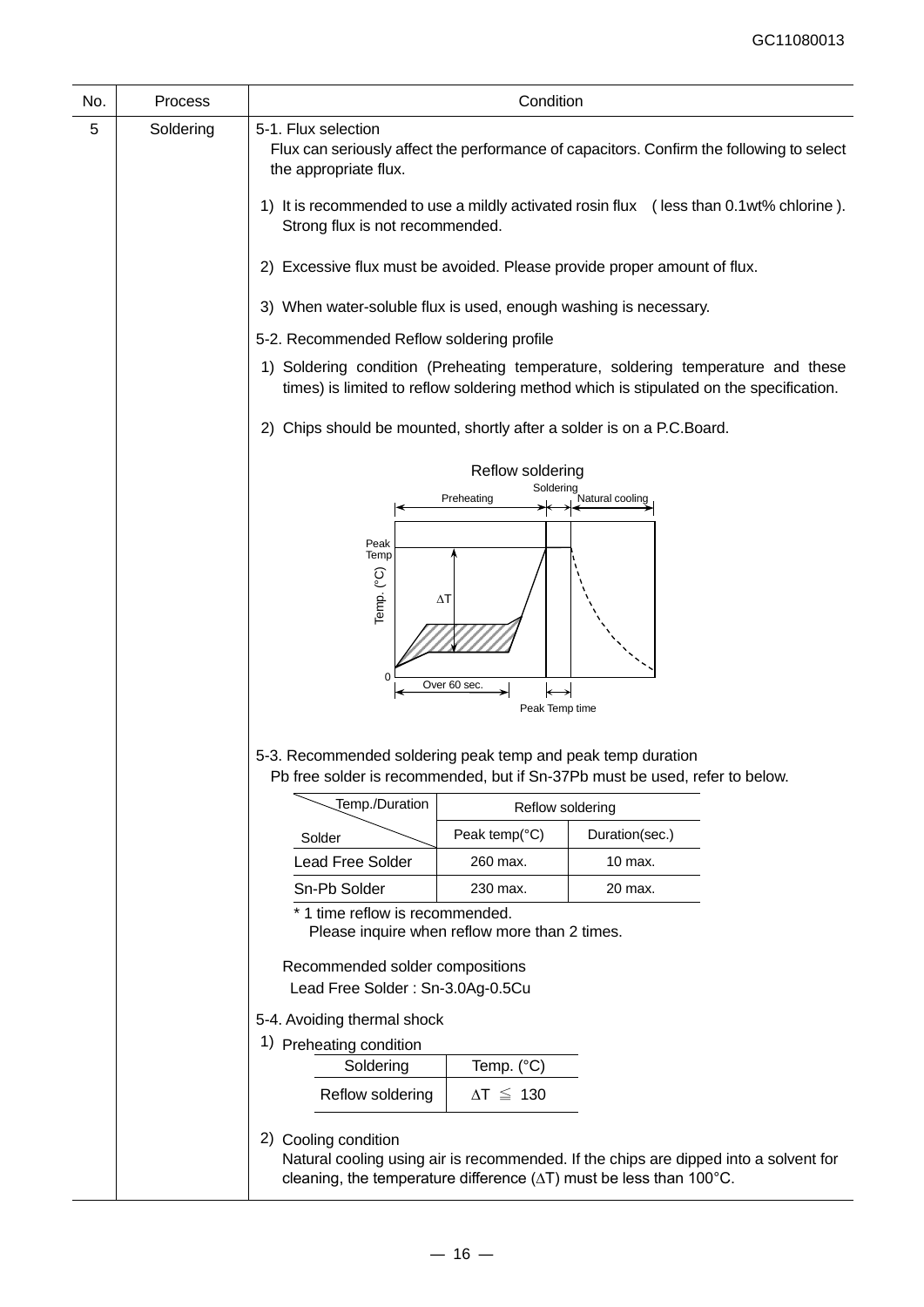| No. | <b>Process</b> | Condition                                                                                                                                                                                                                                                                                                                                                                                                                                                                                                                                                                                                                                                                                                                                      |  |  |  |  |
|-----|----------------|------------------------------------------------------------------------------------------------------------------------------------------------------------------------------------------------------------------------------------------------------------------------------------------------------------------------------------------------------------------------------------------------------------------------------------------------------------------------------------------------------------------------------------------------------------------------------------------------------------------------------------------------------------------------------------------------------------------------------------------------|--|--|--|--|
| 5   | Soldering      | 5-5. Amount of solder<br>Excessive solder will induce higher tensile force in chip capacitor when<br>temperature changes and it may result in chip cracking. In sufficient solder may detach<br>the capacitor from the P.C.board.                                                                                                                                                                                                                                                                                                                                                                                                                                                                                                              |  |  |  |  |
|     |                | Excessive<br>Higher tensile force in chip<br>solder<br>capacitor to cause crack                                                                                                                                                                                                                                                                                                                                                                                                                                                                                                                                                                                                                                                                |  |  |  |  |
|     |                | Adequate                                                                                                                                                                                                                                                                                                                                                                                                                                                                                                                                                                                                                                                                                                                                       |  |  |  |  |
|     |                | Low robustness may cause<br>Insufficient<br>contact failure or chip<br>solder<br>capacitor comes off the<br>P.C.board.                                                                                                                                                                                                                                                                                                                                                                                                                                                                                                                                                                                                                         |  |  |  |  |
|     |                | 5-6. Sn-Zn solder<br>Sn-Zn solder affects product reliability.<br>Please contact TDK in advance when utilize Sn-Zn solder.<br>5-7. Countermeasure for tombstone<br>The misalignment between the mounted positions of the capacitors and the land<br>patterns should be minimized. The tombstone phenomenon may occur especially<br>the capacitors are mounted (in longitudinal direction) in the same direction of the reflow<br>soldering.<br>(Refer to JEITA RCR-2335C Annex A (Informative) Recommendations to prevent the<br>tombstone phenomenon)<br>5-8. Other notes related to soldering<br>Do not reuse products that have been removed with a soldering iron.<br>Also, mounting this product with a soldering iron is not guaranteed. |  |  |  |  |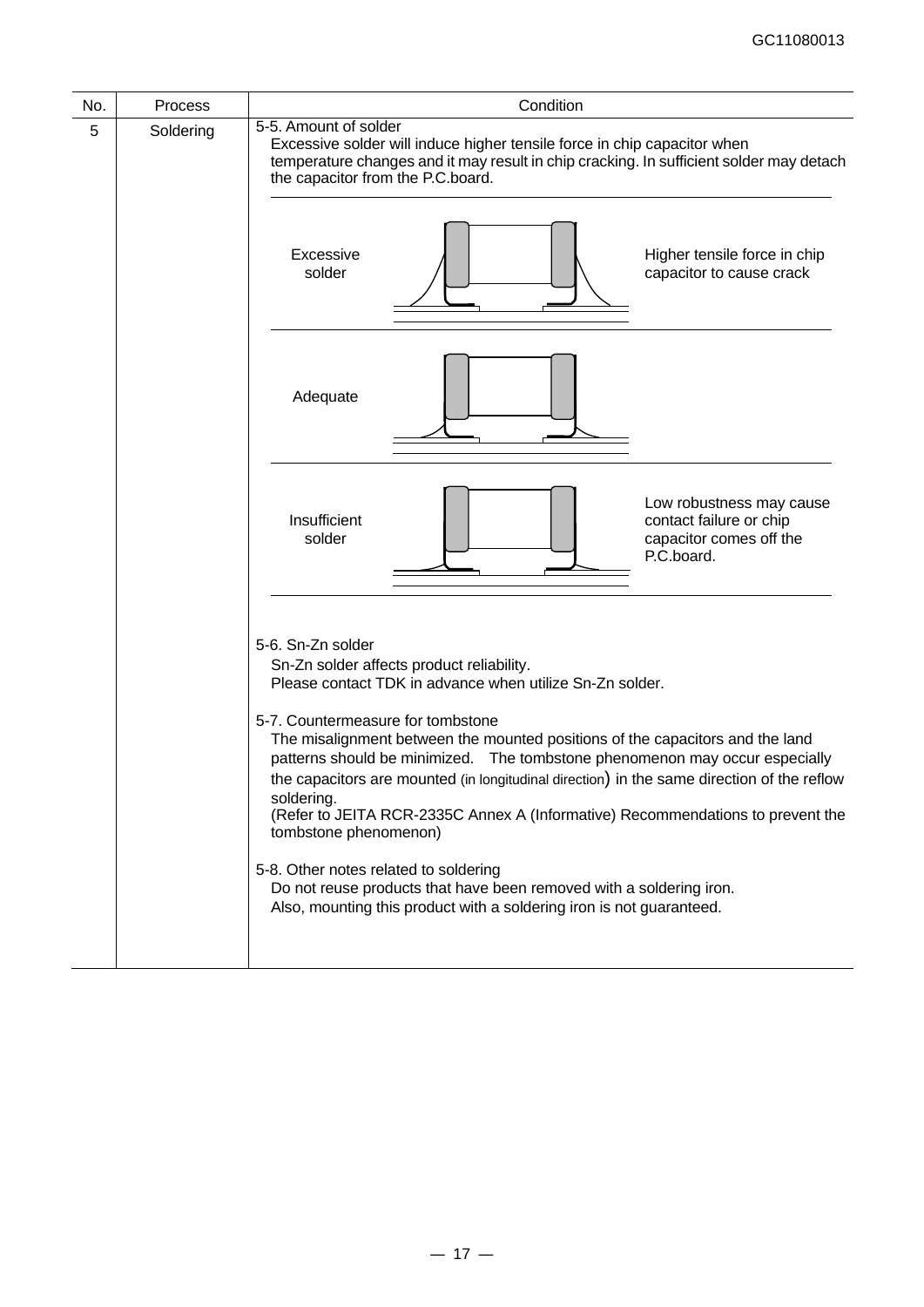| No. | Process                                   | Condition                                                                                                                                                                                                                                                                                                               |  |  |  |  |  |
|-----|-------------------------------------------|-------------------------------------------------------------------------------------------------------------------------------------------------------------------------------------------------------------------------------------------------------------------------------------------------------------------------|--|--|--|--|--|
| 6   | Cleaning                                  | 1) If an unsuitable cleaning fluid is used, flux residue or some foreign articles may<br>stick to chip capacitor surface to deteriorate especially the insulation resistance.                                                                                                                                           |  |  |  |  |  |
|     |                                           | 2) If cleaning condition is not suitable, it may damage the chip capacitor.                                                                                                                                                                                                                                             |  |  |  |  |  |
|     |                                           | 2)-1. Insufficient washing                                                                                                                                                                                                                                                                                              |  |  |  |  |  |
|     |                                           | (1) Terminal electrodes may corrode by Halogen in the flux.                                                                                                                                                                                                                                                             |  |  |  |  |  |
|     |                                           | (2) Halogen in the flux may adhere on the surface of capacitor, and lower the<br>insulation resistance.                                                                                                                                                                                                                 |  |  |  |  |  |
|     |                                           | (3) Water soluble flux has higher tendency to have above mentioned problems (1)<br>and $(2)$ .                                                                                                                                                                                                                          |  |  |  |  |  |
|     |                                           | 2)-2. Excessive washing                                                                                                                                                                                                                                                                                                 |  |  |  |  |  |
|     |                                           | When ultrasonic cleaning is used, excessively high ultrasonic energy output can<br>affect the connection between the ceramic chip capacitor's body and the<br>terminal electrode. To avoid this, following is the recommended condition.<br>Power: 20W/2 max.<br>Frequency: 40kHz max.<br>Washing time : 5 minutes max. |  |  |  |  |  |
|     |                                           | 2)-3. If the cleaning fluid is contaminated, density of Halogen increases, and it may<br>bring the same result as insufficient cleaning.                                                                                                                                                                                |  |  |  |  |  |
| 7   | Coating and<br>molding of the             | 1) When the P.C.board is coated, please verify the quality influence on the product.                                                                                                                                                                                                                                    |  |  |  |  |  |
|     | P.C.board                                 | Please verify carefully that there is no harmful decomposing or reaction gas<br>2) emission during curing which may damage the chip capacitor.                                                                                                                                                                          |  |  |  |  |  |
|     |                                           | 3) Please verify the curing temperature.                                                                                                                                                                                                                                                                                |  |  |  |  |  |
| 8   | Handling after<br>chip mounted<br>Caution | 1) Please pay attention not to bend or distort the P.C.board after soldering in handling<br>otherwise the chip capacitor may crack.                                                                                                                                                                                     |  |  |  |  |  |
|     |                                           | <b>Twist</b><br>Bend                                                                                                                                                                                                                                                                                                    |  |  |  |  |  |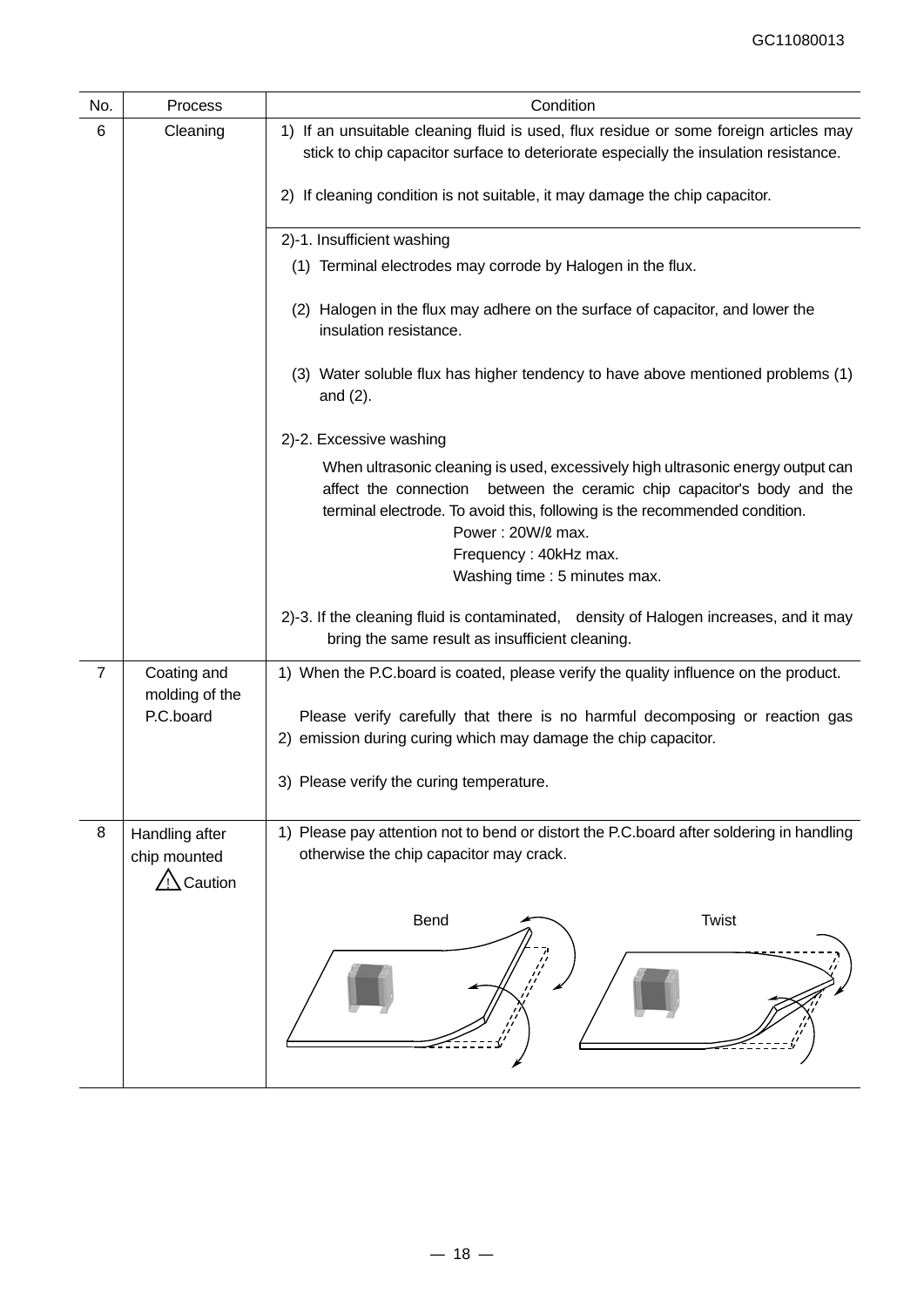| No. | Process                                                        | Condition                                                                                                                                                                                                                                                                                                                                                                                                                                                                                                                                                                                                                                                                                                                                                                        |  |  |  |  |  |  |
|-----|----------------------------------------------------------------|----------------------------------------------------------------------------------------------------------------------------------------------------------------------------------------------------------------------------------------------------------------------------------------------------------------------------------------------------------------------------------------------------------------------------------------------------------------------------------------------------------------------------------------------------------------------------------------------------------------------------------------------------------------------------------------------------------------------------------------------------------------------------------|--|--|--|--|--|--|
| 8   | Handling after<br>chip mounted<br>/! Caution                   | 2) Printed circuit board cropping should not be carried out by hand, but by using the<br>proper tooling. Printed circuit board cropping should be carried out using a board<br>cropping jig as shown in the following figure or a board cropping apparatus to<br>prevent inducing mechanical stress on the board.<br>(1) Example of a board cropping jig<br>Recommended example: The board should be pushed from the back side,<br>close to the cropping jig so that the board is not bent and the stress applied to<br>the capacitor is compressive.<br>Unrecommended example: If the pushing point is far from the cropping jig and<br>the pushing direction is from the front side of the board, large tensile stress is<br>applied to the capacitor, which may cause cracks. |  |  |  |  |  |  |
|     |                                                                | Outline of jig<br>Recommended<br>Unrecommended                                                                                                                                                                                                                                                                                                                                                                                                                                                                                                                                                                                                                                                                                                                                   |  |  |  |  |  |  |
|     |                                                                | Direction of<br>Printed<br>Direction<br>load<br>of load<br>circuit<br>V-groove<br>Load point<br>Printed<br>board<br>circuit<br>board<br>Components<br>Printed<br>Components<br>circuit<br>board<br>Load point<br>V-groove<br>Board<br>V-groove<br>Slot<br>Slot<br>cropping jig<br>Slot                                                                                                                                                                                                                                                                                                                                                                                                                                                                                           |  |  |  |  |  |  |
|     |                                                                | (2) Example of a board cropping machine<br>An outline of a printed circuit board cropping machine is shown below. The<br>top and bottom blades are aligned with one another along the lines with the<br>V-grooves on printed circuit board when cropping the board.<br>Unrecommended example: Misalignment of blade position between top and<br>bottom, right and left, or front and rear blades may cause a crack in the<br>capacitor.                                                                                                                                                                                                                                                                                                                                          |  |  |  |  |  |  |
|     |                                                                | Outline of machine<br>Principle of operation                                                                                                                                                                                                                                                                                                                                                                                                                                                                                                                                                                                                                                                                                                                                     |  |  |  |  |  |  |
|     |                                                                | Top blade<br>Top<br>Printed circuit board<br>blade<br>D<br>D<br>Bottom blade<br>V-groove<br>Printed circuit board                                                                                                                                                                                                                                                                                                                                                                                                                                                                                                                                                                                                                                                                |  |  |  |  |  |  |
|     |                                                                | Cross-section diagram                                                                                                                                                                                                                                                                                                                                                                                                                                                                                                                                                                                                                                                                                                                                                            |  |  |  |  |  |  |
|     | Top blade<br>Printed circuit board<br>Bottom blade<br>V-groove |                                                                                                                                                                                                                                                                                                                                                                                                                                                                                                                                                                                                                                                                                                                                                                                  |  |  |  |  |  |  |
|     |                                                                | Unrecommended<br>Recommended                                                                                                                                                                                                                                                                                                                                                                                                                                                                                                                                                                                                                                                                                                                                                     |  |  |  |  |  |  |
|     |                                                                | Top-bottom<br>Left-right<br>Front-rear<br>misalignment<br>misalignment<br>misalignment<br>Top blade                                                                                                                                                                                                                                                                                                                                                                                                                                                                                                                                                                                                                                                                              |  |  |  |  |  |  |
|     |                                                                | Top blade<br>Top blade<br>Top blade<br>Board<br>Bottom blade<br>Bottom blade<br>Bottom blade<br>Bottom blade                                                                                                                                                                                                                                                                                                                                                                                                                                                                                                                                                                                                                                                                     |  |  |  |  |  |  |
|     |                                                                |                                                                                                                                                                                                                                                                                                                                                                                                                                                                                                                                                                                                                                                                                                                                                                                  |  |  |  |  |  |  |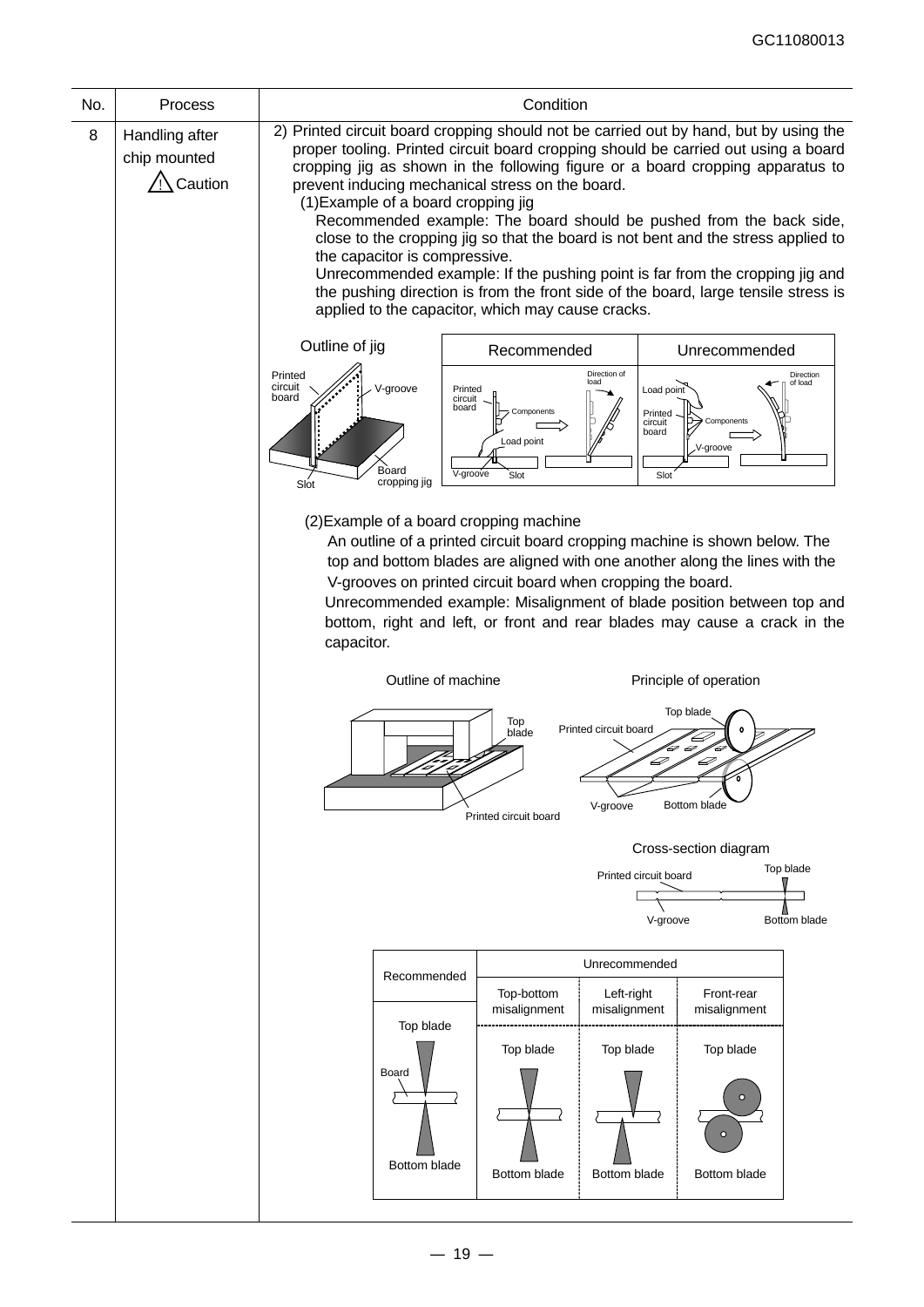| No. | Process                                                       | Condition                                                                                                                                                                                                                                                                                                                 |                                                                                                                                                                                                                                                                                                                                                                                                                                                                                                                  |                                                                                                                                                                                     |  |  |  |
|-----|---------------------------------------------------------------|---------------------------------------------------------------------------------------------------------------------------------------------------------------------------------------------------------------------------------------------------------------------------------------------------------------------------|------------------------------------------------------------------------------------------------------------------------------------------------------------------------------------------------------------------------------------------------------------------------------------------------------------------------------------------------------------------------------------------------------------------------------------------------------------------------------------------------------------------|-------------------------------------------------------------------------------------------------------------------------------------------------------------------------------------|--|--|--|
| 8   | Handling after<br>chip mounted<br>Caution                     | 3) When functional check of the P.C.board is performed, check pin pressure tends to<br>be adjusted higher for fear of loose contact. But if the pressure is excessive and<br>bend the P.C.board, it may crack the chip capacitor or peel the terminations off.<br>Please adjust the check pins not to bend the P.C.board. |                                                                                                                                                                                                                                                                                                                                                                                                                                                                                                                  |                                                                                                                                                                                     |  |  |  |
|     |                                                               | Not recommended<br>Recommended<br>Item                                                                                                                                                                                                                                                                                    |                                                                                                                                                                                                                                                                                                                                                                                                                                                                                                                  |                                                                                                                                                                                     |  |  |  |
|     |                                                               | <b>Board</b><br>bending                                                                                                                                                                                                                                                                                                   | Termination<br>peeling<br>Check pin                                                                                                                                                                                                                                                                                                                                                                                                                                                                              | Support pin<br>Check pin                                                                                                                                                            |  |  |  |
| 9   | Handling of loose                                             |                                                                                                                                                                                                                                                                                                                           | 1) If dropped the chip capacitor may crack. Once dropped do not use it.                                                                                                                                                                                                                                                                                                                                                                                                                                          | Especially,                                                                                                                                                                         |  |  |  |
|     | chip capacitor                                                | handle with care.                                                                                                                                                                                                                                                                                                         | Floor<br>board may hit the chip capacitor of another board to cause crack.<br>P.C.board<br>Crack                                                                                                                                                                                                                                                                                                                                                                                                                 | the large case sized chip capacitor is tendency to have cracks easily, so please<br>Crack<br>2) Piling the P.C.board after mounting for storage or handling, the corner of the P.C. |  |  |  |
| 10  | Capacitance aging                                             | done well.                                                                                                                                                                                                                                                                                                                | The capacitors have aging in the capacitance. They may not be used in precision<br>time constant circuit. In case of the time constant circuit, the evaluation should be                                                                                                                                                                                                                                                                                                                                         |                                                                                                                                                                                     |  |  |  |
| 11  | Estimated life and<br>estimated failure<br>rate of capacitors |                                                                                                                                                                                                                                                                                                                           | As per the estimated life and the estimated failure rate depend on the temperature<br>and the voltage. This can be calculated by the equation described in JEITA<br>RCR-2335C Annex F (Informative) Calculation of the estimated lifetime and the<br>estimated failure rate (Voltage acceleration coefficient : 3 multiplication rule,<br>Temperature acceleration coefficient : 10°C rule)<br>The failure rate can be decreased by reducing the temperature and the voltage but<br>they will not be guaranteed. |                                                                                                                                                                                     |  |  |  |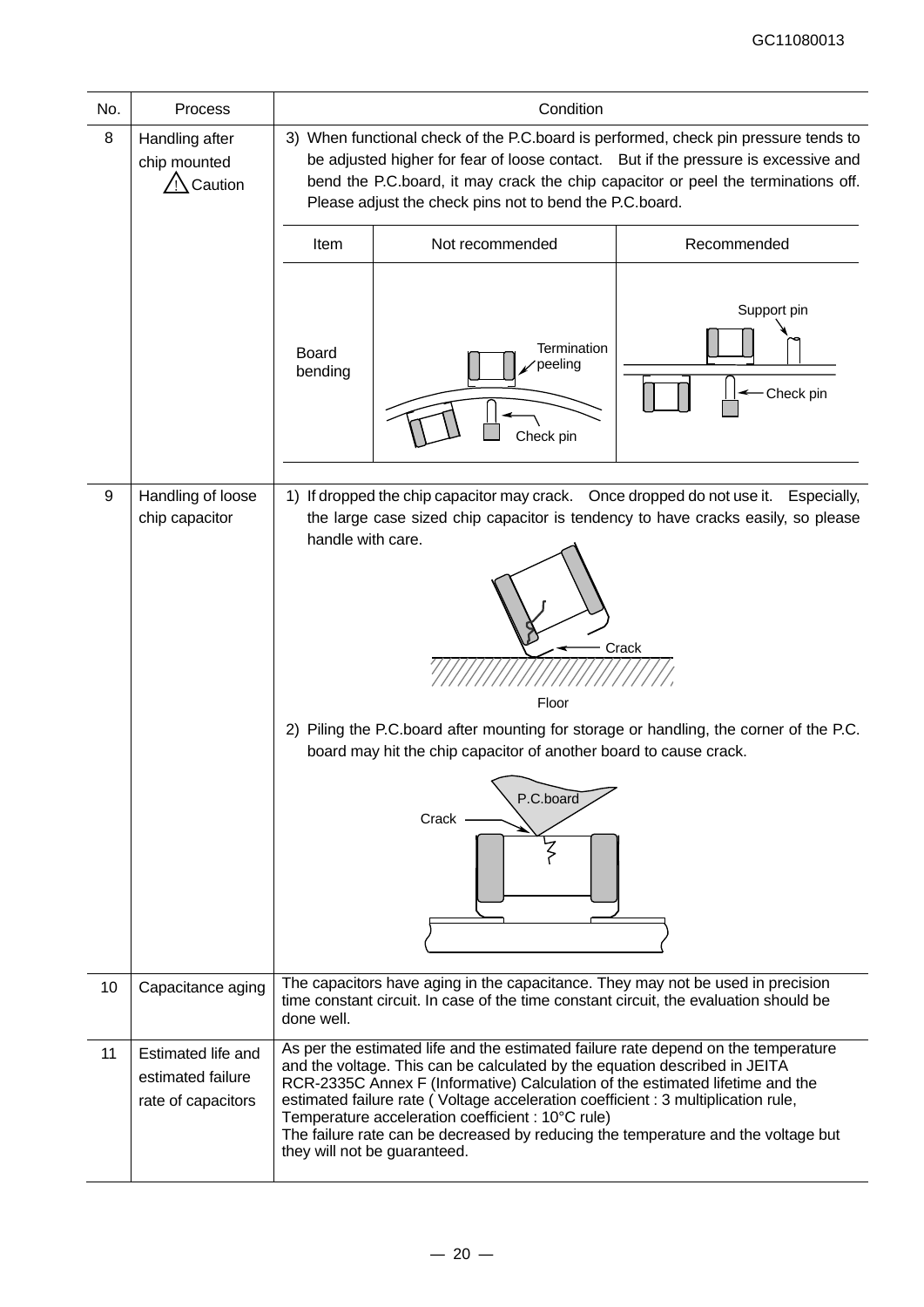| No. | Process                                     | Condition                                                                                                                                                                                                                                                                                                                                                                                                                                                                                                                                                                                                                                                                                                                                                                                                                                                                                                                                                                                                                                                                                                                                                                                                                                                                                                                                                                                                                                                                                                                                                                                                                                                                                                                                                                                                                                                                                                                                                                                    |  |  |  |
|-----|---------------------------------------------|----------------------------------------------------------------------------------------------------------------------------------------------------------------------------------------------------------------------------------------------------------------------------------------------------------------------------------------------------------------------------------------------------------------------------------------------------------------------------------------------------------------------------------------------------------------------------------------------------------------------------------------------------------------------------------------------------------------------------------------------------------------------------------------------------------------------------------------------------------------------------------------------------------------------------------------------------------------------------------------------------------------------------------------------------------------------------------------------------------------------------------------------------------------------------------------------------------------------------------------------------------------------------------------------------------------------------------------------------------------------------------------------------------------------------------------------------------------------------------------------------------------------------------------------------------------------------------------------------------------------------------------------------------------------------------------------------------------------------------------------------------------------------------------------------------------------------------------------------------------------------------------------------------------------------------------------------------------------------------------------|--|--|--|
| 12  | Caution during<br>operation of<br>equipment | A capacitor shall not be touched directly with bare hands during operation in<br>1)<br>order to avoid electric shock.<br>Electric energy held by the capacitor may be discharged through the human body<br>when touched with a bare hand.<br>Even when the equipment is off, a capacitor may stay charged. The capacitor<br>should be handled after being completely discharged using a resistor.                                                                                                                                                                                                                                                                                                                                                                                                                                                                                                                                                                                                                                                                                                                                                                                                                                                                                                                                                                                                                                                                                                                                                                                                                                                                                                                                                                                                                                                                                                                                                                                            |  |  |  |
|     |                                             | 2) The terminals of a capacitor shall not be short-circuited by any accidental contact<br>with a conductive object. A capacitor shall not be exposed to a conductive liquid<br>such as an acid or alkali solution. A conductive object or liquid, such as acid and<br>alkali, between the terminals may lead to the breakdown of a capacitor due to<br>short circuit                                                                                                                                                                                                                                                                                                                                                                                                                                                                                                                                                                                                                                                                                                                                                                                                                                                                                                                                                                                                                                                                                                                                                                                                                                                                                                                                                                                                                                                                                                                                                                                                                         |  |  |  |
|     |                                             | 3) Confirm that the environment to which the equipment will be exposed during<br>transportation and operation meets the specified conditions. Do not to use the<br>equipment in the following environments.<br>(1) Environment where a capacitor is spattered with water or oil<br>(2) Environment where a capacitor is exposed to direct sunlight<br>(3) Environment where a capacitor is exposed to Ozone, ultraviolet rays or<br>radiation<br>(4) Environment where a capacitor exposed to corrosive gas(e.g. hydrogen<br>sulfide, sulfur dioxide, chlorine. ammonia gas etc.)<br>(5) Environment where a capacitor exposed to vibration or mechanical shock<br>exceeding the specified limits.<br>(6) Atmosphere change with causes condensation                                                                                                                                                                                                                                                                                                                                                                                                                                                                                                                                                                                                                                                                                                                                                                                                                                                                                                                                                                                                                                                                                                                                                                                                                                         |  |  |  |
| 13  | Others<br>$\sqrt{2}$ Caution                | The products listed on this specification sheet are intended for use in general<br>electronic equipment (AV equipment, telecommunications equipment, home<br>appliances, amusement equipment, computer equipment, personal equipment, office<br>equipment, measurement equipment, industrial robots) under a normal operation and<br>use condition.<br>The products are not designed or warranted to meet the requirements of the<br>applications listed below, whose performance and/or quality require a more stringent<br>level of safety or reliability, or whose failure, malfunction or trouble could cause serious<br>damage to society, person or property. Please understand that we are not responsible<br>for any damage or liability caused by use of the products in any of the applications<br>below or for any other use exceeding the range or conditions set forth in this<br>specification sheet. If you intend to use the products in the applications listed below or<br>if you have special requirements exceeding the range or conditions set forth in this<br>specification, please contact us.<br>(1) Aerospace/Aviation equipment<br>(2) Transportation equipment (cars, electric trains, ships, etc.)<br>(3) Medical equipment (Excepting Pharmaceutical Affairs Law classification Class1,2)<br>(4) Power-generation control equipment<br>(5) Atomic energy-related equipment<br>(6) Seabed equipment<br>(7) Transportation control equipment<br>(8) Public information-processing equipment<br>(9) Military equipment<br>(10) Electric heating apparatus, burning equipment<br>(11) Disaster prevention/crime prevention equipment<br>(12) Safety equipment<br>(13) Other applications that are not considered general-purpose applications<br>When designing your equipment even for general-purpose applications, you are kindly<br>requested to take into consideration securing protection circuit/device or providing<br>backup circuits in your equipment. |  |  |  |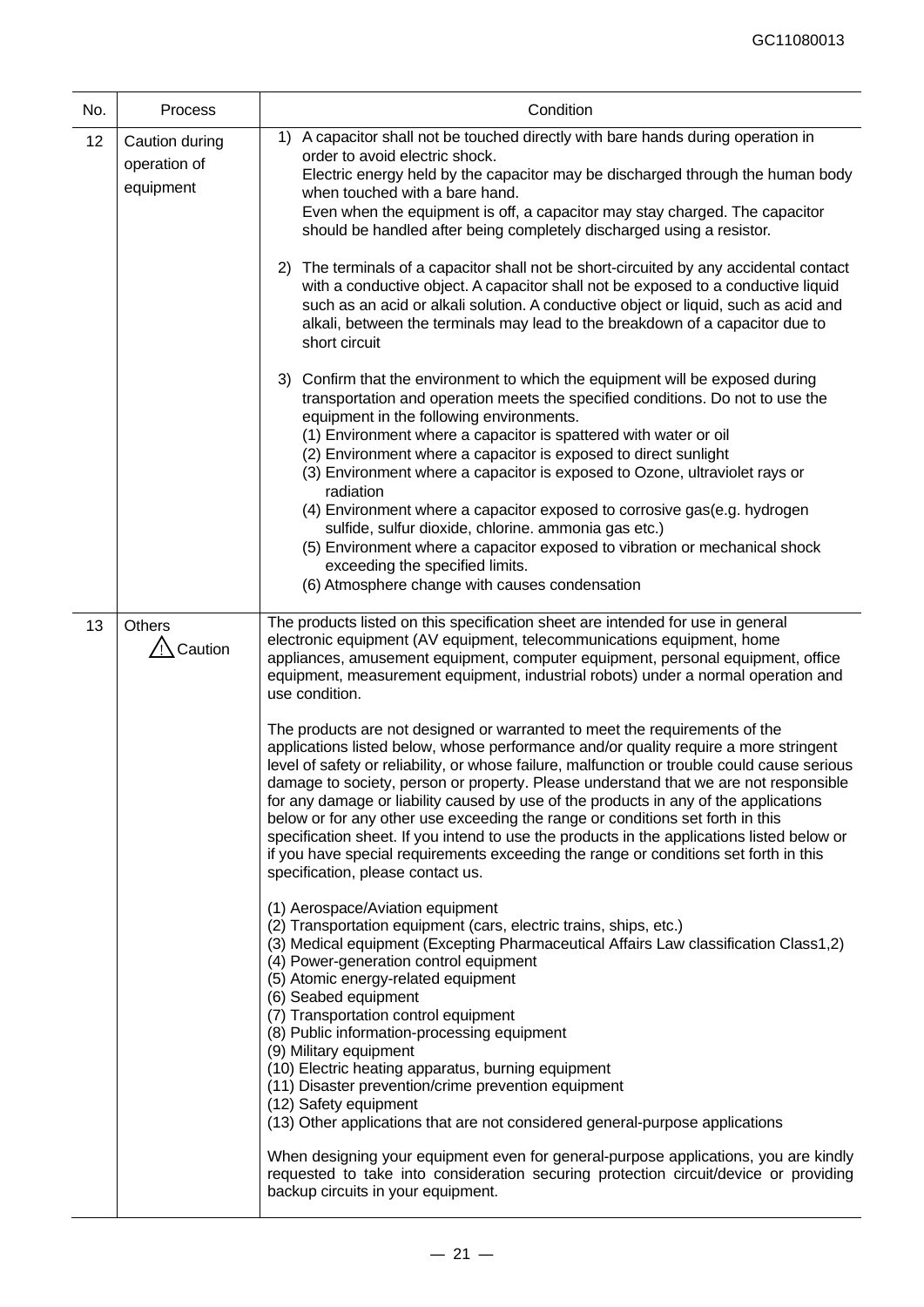# **11. TAPE PACKAGING SPECIFICATION**

### **1. CONSTRUCTION AND DIMENSION OF TAPING**

- 1-1. Dimensions of carrier tape According to Appendix 3.
- 1-2. Bulk part and leader of taping



- 1-3. Dimensions of reel According to Appendix 4.
- 1-4. Structure of taping



### **2. CHIP QUANTITY**

Please refer to detail page on TDK web.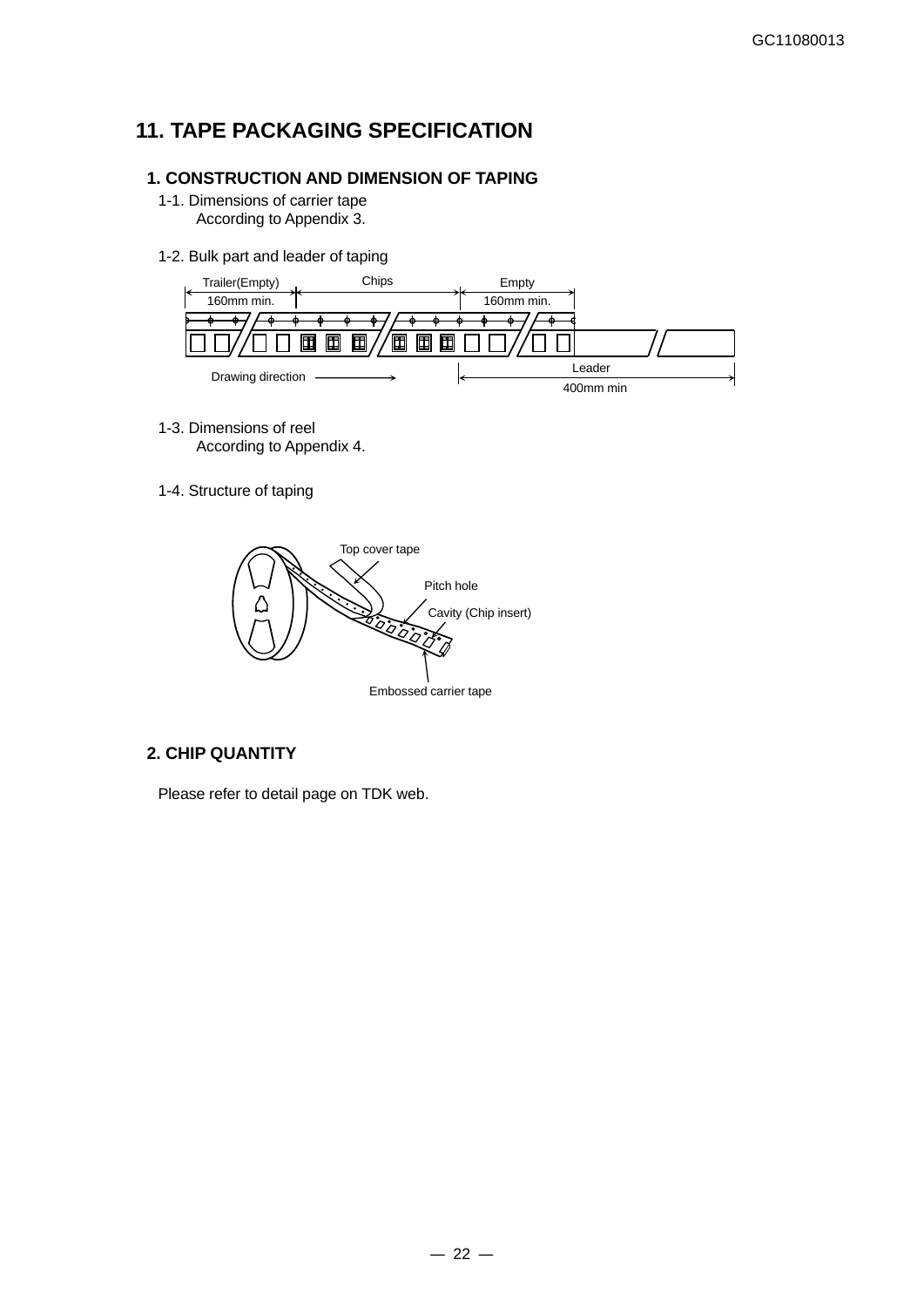### **3. PERFORMANCE SPECIFICATIONS**

3-1. Fixing peeling strength (top cover tape)

### 0.05N < Peeling strength < 0.7N



- 3-2. Carrier tape shall be flexible enough to be wound around a minimum radius of 30mm with components in tape.
- 3-3. The missing of components shall be less than 0.1%
- 3-4. Components shall not stick to fixing tape.
- 3-5. When removing the cover tape, there shall not be difficulties by unfitting clearance gap, burrs and crushes of cavities. Also the sprocket holes shall not be covered by absorbing dust into the suction nozzle.